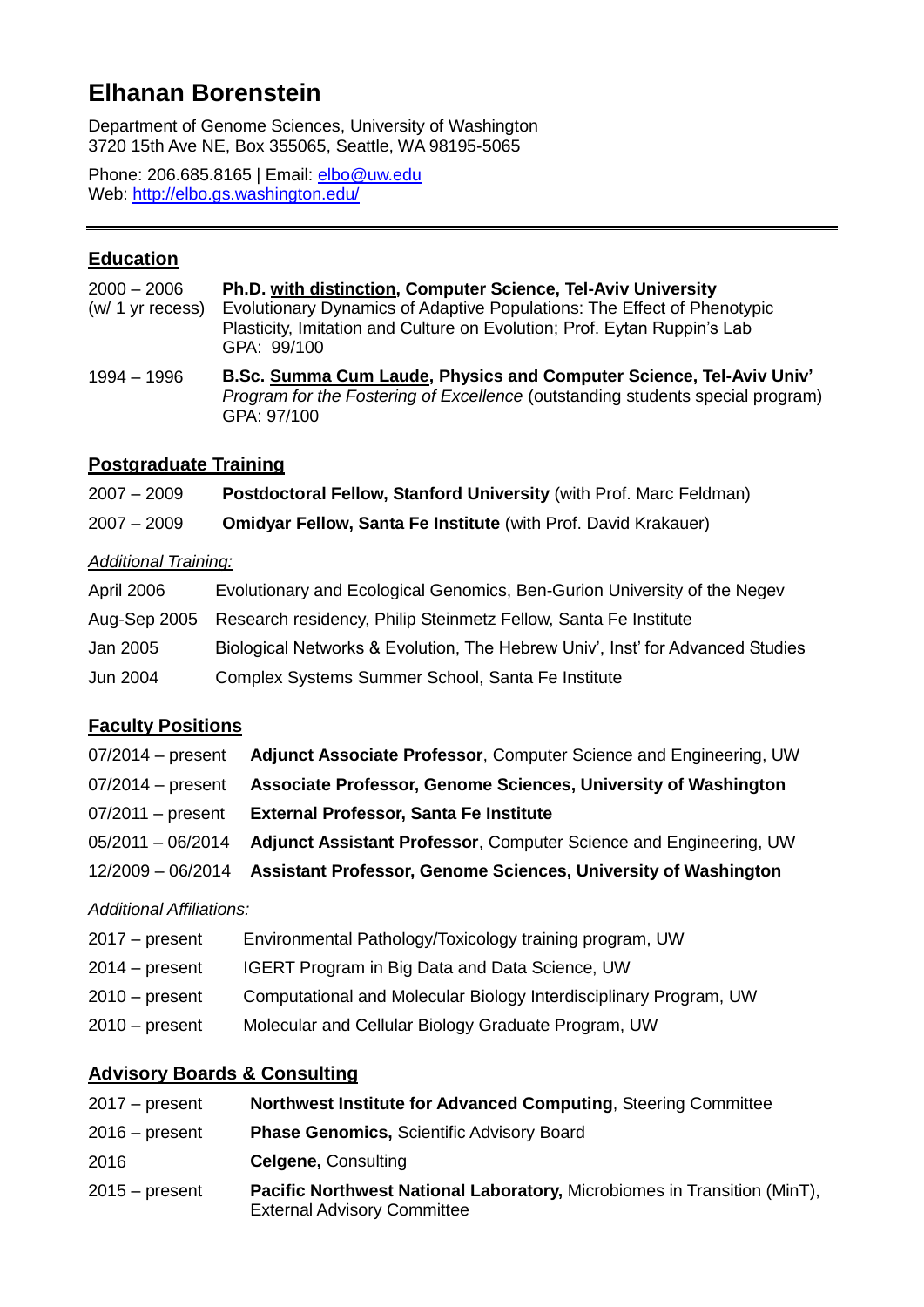# **Honors, Fellowships & Awards**

| $2012 - 2017$    | NIH Director's New Innovator Award (\$1,500,000)                                                                                            |
|------------------|---------------------------------------------------------------------------------------------------------------------------------------------|
| 2016             | <b>Keynote Speaker, NIH, The 2nd HIV and the Microbiome Workshop</b>                                                                        |
| $2011 - 2013$    | Alfred P. Sloan Research Fellowship in molecular biology<br>(two-year fellowship for outstanding early-career scientists, \$50,000)         |
| 2012             | UW nominee for Pew Biomedical Scholars Award                                                                                                |
| 2011             | Keynote speaker, NIH, Annual MSM consortium meeting                                                                                         |
| $2011 - present$ | Faculty of 1000 Member, Genomics & Genetics                                                                                                 |
| 2011             | UW nominee for Searle Scholars Program                                                                                                      |
| $2007 - 2009$    | <b>Omidyar Fellowship, Santa Fe Institute</b>                                                                                               |
| $2007 - 2009$    | Postdoctoral Fellowship, Stanford University                                                                                                |
| 2005             | Philip Steinmetz Fellowship, Santa Fe Institute                                                                                             |
| 2005             | <b>Best Teacher, School of Computer Science, Tel-Aviv University</b>                                                                        |
| $2004 - 2006$    | <b>Yeshaya Horowitz Association Scholarship in Complexity Science</b><br>(three years research grant for Ph.D. students, \$22,000 per year) |
| 2004             | Aharon Katzir Center Training Fellowships for Ph.D., Weizmann Institute                                                                     |
| 2004             | The Don & Sara Marejn Scholarship for Outstanding Ph.D. Student                                                                             |
| 2004             | School of Computer Science Award for Ph.D. Student, Tel-Aviv University                                                                     |
| 2004             | Travel Scholarships: ALIFE9 Student Scholarship, CSSS Scholarship (SFI)                                                                     |
| 2003             | Best Teaching Assistant Prize, School of Computer Science, Tel-Aviv Univ'                                                                   |
| 1996             | <b>B.Sc. Summa Cum Laude</b> (graduated first in the class, GPA 97)                                                                         |
| $1994 - 1996$    | Dean's List (3 years)                                                                                                                       |
| 1994 - 1996      | <b>Program for the Fostering of Excellence</b><br>(Three year merit-based stipend and scholarship, Tel-Aviv University)                     |

# **Teaching Experience**

#### **Regularly obtaining top scores in teaching evaluations with high praises from both students and teaching colleagues. Teaching evaluations available upon request.**

|  |  | Courses Taught - University of Washington: |
|--|--|--------------------------------------------|
|  |  |                                            |

Spring 2017 **GENOME 373:** Genomic Informatics; [with D. Fowler] Instructor (responsible for 15 contact hrs/5 weeks) Winter 2017 **GENOME 559:** Intro' to Statistical and Computational Genomics; [with J. Thomas] Instructor (responsible for 15 contact hrs/5 weeks) Spring 2016 **GENOME 373:** Genomic Informatics; [with D. Fowler] Instructor (responsible for 15 contact hrs/5 weeks) Winter 2016 **GENOME 559:** Intro' to Statistical and Computational Genomics; [with J. Thomas] Instructor (responsible for 15 contact hrs/5 weeks) Spring 2015 **GENOME 373:** Genomic Informatics; [with D. Fowler] Instructor (responsible for 15 contact hrs/5 weeks) Winter 2015 **GENOME 559:** Intro' to Statistical and Computational Genomics; [with J. Thomas] Instructor (responsible for 15 contact hrs/5 weeks)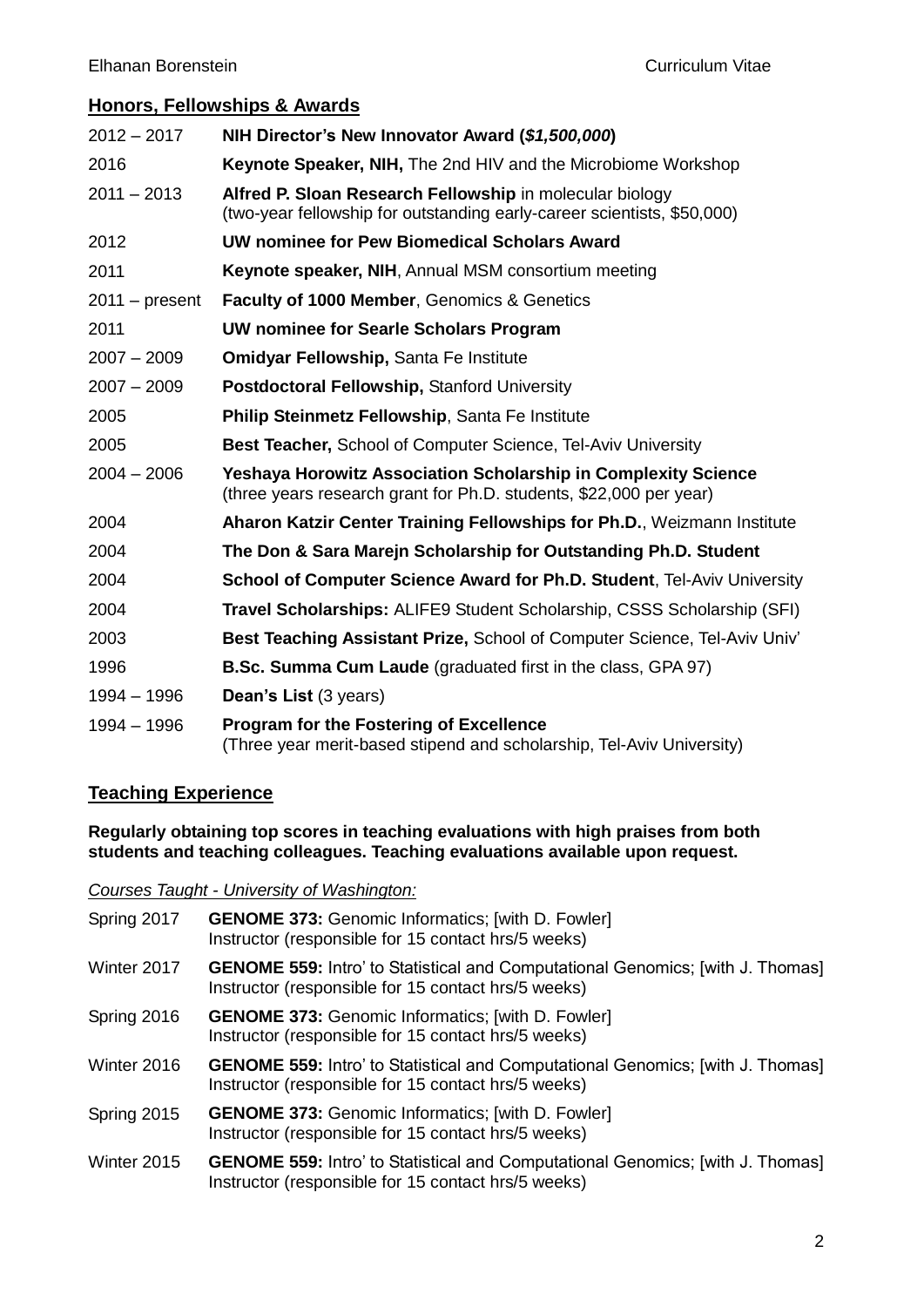- Spring 2014 **GENOME 373:** Genomic Informatics; [with J. Thomas] Instructor (responsible for 15 contact hrs/5 weeks)
- Spring 2014 **GENOME 541:** Intro' to Computational Molecular Biology; [with multiple faculty] Co-instructor (responsible for 3 contact hrs/1 week)
- Winter 2014 **GENOME 559:** Intro' to Statistical and Computational Genomics; [with J. Thomas] Instructor (responsible for 15 contact hrs/5 weeks)
- Spring 2013 **GENOME 373:** Genomic Informatics; [with J. Thomas] Instructor (responsible for 15 contact hrs/5 weeks);
- Spring 2013 **GENOME 541:** Intro' to Computational Molecular Biology; [with multiple faculty] Co-instructor (responsible for 3 contact hrs/1 week)
- Winter 2013 **GENOME 559:** Intro' to Statistical and Computational Genomics; [with J. Thomas] Instructor (responsible for 15 contact hrs/5 weeks)
- Spring 2012 **GENOME 373:** Genomic Informatics; [with J. Shendure] Instructor (responsible for 15 contact hrs/5 weeks);
- Spring 2012 **GENOME 541:** Intro' to Computational Molecular Biology; [with multiple faculty] instructor (responsible for 3 contact hrs/1 week)
- Winter 2012 **GENOME 559:** Intro' to Statistical and Computational Genomics; [with J. Thomas] Instructor (responsible for 15 contact hrs/5 weeks)
- Spring 2011 **GENOME 541:** Intro' to Computational Molecular Biology; [with multiple faculty] instructor (responsible for 3 contact hrs/1 week)
- Winter 2011 **GENOME 559:** Intro' to Statistical and Computational Genomics; [with J. Thomas] Instructor (responsible for 15 contact hrs/5 weeks)
- Spring 2010 **GENOME 541:** Intro' to Computational Molecular Biology; [with multiple faculty] instructor (responsible for 3 contact hrs/1 week)

#### *Courses Mentored - University of Washington:*

- 2010-2013 (7 quarters) **CSE 590C:** Reading & Research in Computational Biology; [with multiple faculty] Co-mentor
- 2010- 2011 (2 quarters) **GENOME 580:** Ethics in Biomedical Research & Teaching; [with multiple faculty] Guest session leader (2hr)
- 2010- 2016 **GENOME 599B:** Journal Club Preparation
- (6 quarters) Co-mentor

#### *Courses Taught - Tel-Aviv University:*

| Spring 2005      | <b>Object Oriented Programming</b><br>Senior Lecturer (responsible for ~42 contact hrs/14 week) |  |
|------------------|-------------------------------------------------------------------------------------------------|--|
| Spring 2004      | <b>Object Oriented Programming</b><br>Senior Lecturer (responsible for ~42 contact hrs/14 week) |  |
| Spring 2004      | <b>Artificial Life Workshop</b><br><b>Teaching Assistant</b>                                    |  |
| Summer2003       | <b>Object Oriented Programming</b><br>Lecturer (responsible for ~42 contact hrs/14 week)        |  |
| Spring 2003      | <b>Object Oriented Programming</b><br>Lecturer (responsible for $~12$ contact hrs/14 week)      |  |
| Spring 2003      | <b>Artificial Life Workshop</b><br><b>Teaching Assistant</b>                                    |  |
| <b>Fall 2004</b> | <b>Software 1</b>                                                                               |  |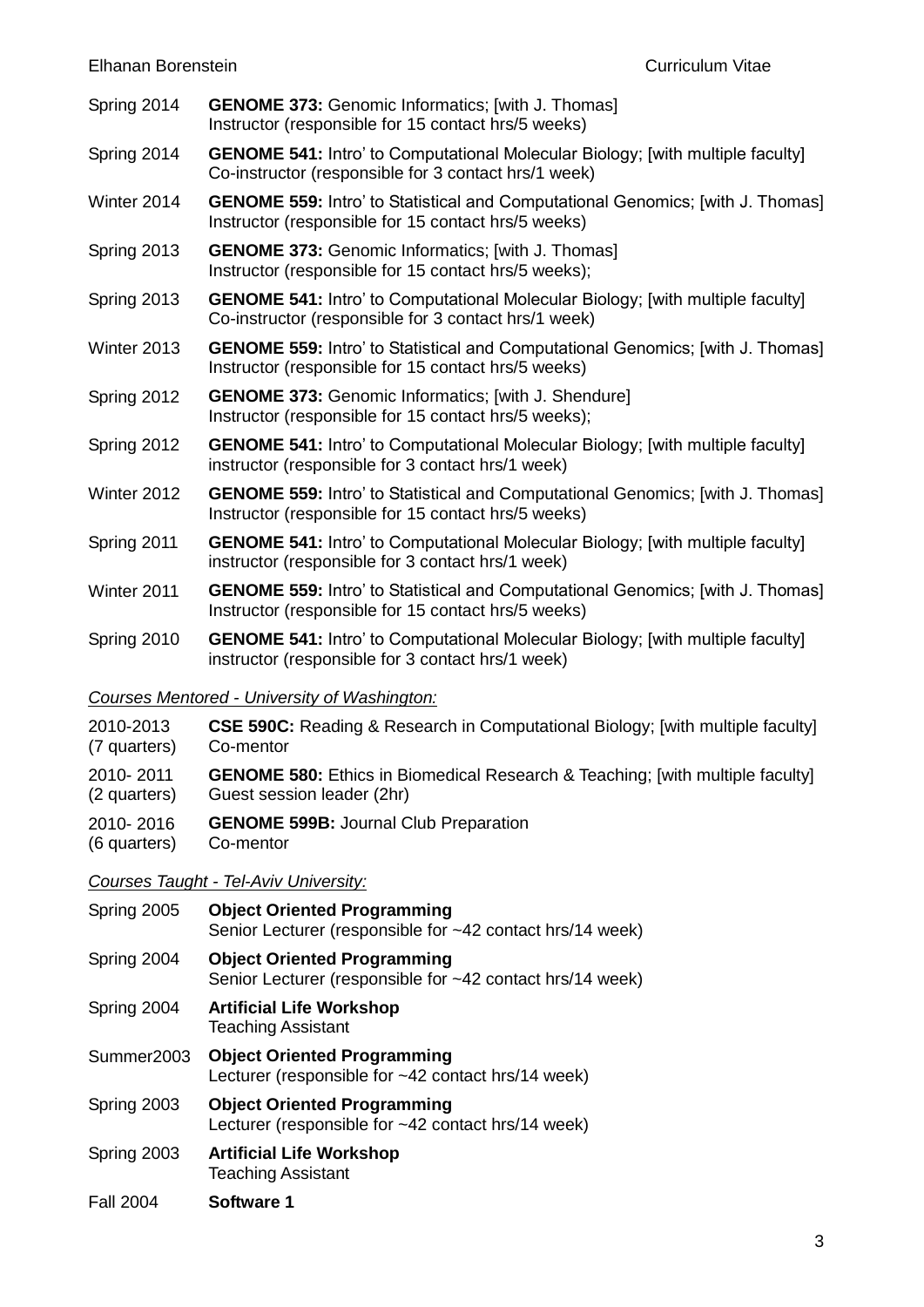Teaching Assistant

Fall 2003 **Software 1** Teaching Assistant

*Summer Schools, Short Courses, Workshops:*

| Jul 2017 | <b>Computational Genomics Summer Institute (CGSI), UCLA</b><br>Lecture of "Model-Based Analysis of Multi-Omic Microbiome Data"              |
|----------|---------------------------------------------------------------------------------------------------------------------------------------------|
| Jun 2017 | <b>Complex Systems Summer School, Santa Fe Institute</b><br>Lecture series on "Analyzing and modeling the human microbiome" (total 3 hrs)   |
| Jun 2016 | <b>Complex Systems Summer School, Santa Fe Institute</b><br>Lecture series on "Model-based analysis of Microbial Communities" (total 3 hrs) |
| Apr 2014 | Keystone Symposium, Montana, USA<br>Workshop on "Reconstructing and Analyzing Metabolic Networks"                                           |
| Jun 2013 | <b>Complex Systems Summer School, Santa Fe Institute</b><br>Lecture series on "Models of Microbial Communities" (total 3 hrs)               |
| Jun 2012 | <b>Complex Systems Summer School, Santa Fe Institute</b><br>Lecture series on "Modeling Microbial Metabolism" (total 4.5 hrs)               |

# **Mentoring and Trainees:**

# *Postdoctoral Fellows:*

| $2015 - present$                          | <b>Adrian Verster</b><br>Project: Microbial warfare in the gut microbiome<br><b>NSERC Postdoctoral Fellowship</b>                                                                                  |
|-------------------------------------------|----------------------------------------------------------------------------------------------------------------------------------------------------------------------------------------------------|
| $2013 - 2016$                             | <b>Ohad Manor</b><br>Project: Model-based computational methods for comparative metagenomics                                                                                                       |
| $2014 - 2014$                             | <b>Jody Wright</b> (now at an environmental stewardship nonprofit organization)<br>Project: Modeling microbial interaction networks in the human microbiome                                        |
| $2011 - 2015$                             | Hsuan-Chao Chiu (now at MediaTek, Taiwan)<br>Project: Metabolic models of multi-species systems                                                                                                    |
| $2011 - 2014$                             | <b>Rogan Carr</b> (now at Microsoft)<br>Project: Computational deconvolution of metagenomic data                                                                                                   |
| <b>Additional Postdoctoral Mentoring:</b> |                                                                                                                                                                                                    |
| $2014 - 2015$                             | Attila Kertesz-Farkas, University of Washington (Career Advisor)                                                                                                                                   |
| $2014 - present$                          | Eric Libby, Omidyar fellow, Santa Fe Institute (External Advisor)                                                                                                                                  |
| Ph.D. Students:                           |                                                                                                                                                                                                    |
| $2014 - present$                          | <b>Cecilia Noecker, Genome Sciences, University of Washington</b><br>Project: Integrative analysis of multi-meta-omic data<br><b>IGERT Big Data Fellowship (2014-present)</b>                      |
| $2014 - present$                          | Alex Eng, Genome Sciences, University of Washington<br>Project: Algorithms for synthetic microbial community design                                                                                |
| $2014 - present$                          | <b>Colin McNally, Genome Sciences, University of Washington</b><br>Project: Modeling the evolution of mutualism in microbial communities<br><b>Genome Training Grant Fellowship (2014-present)</b> |
| $2011 - 2016$                             | <b>Maximilian Press, Genome Sciences, University of Washington</b><br>Project: Co-Evolutionary inference of microbial genes' function                                                              |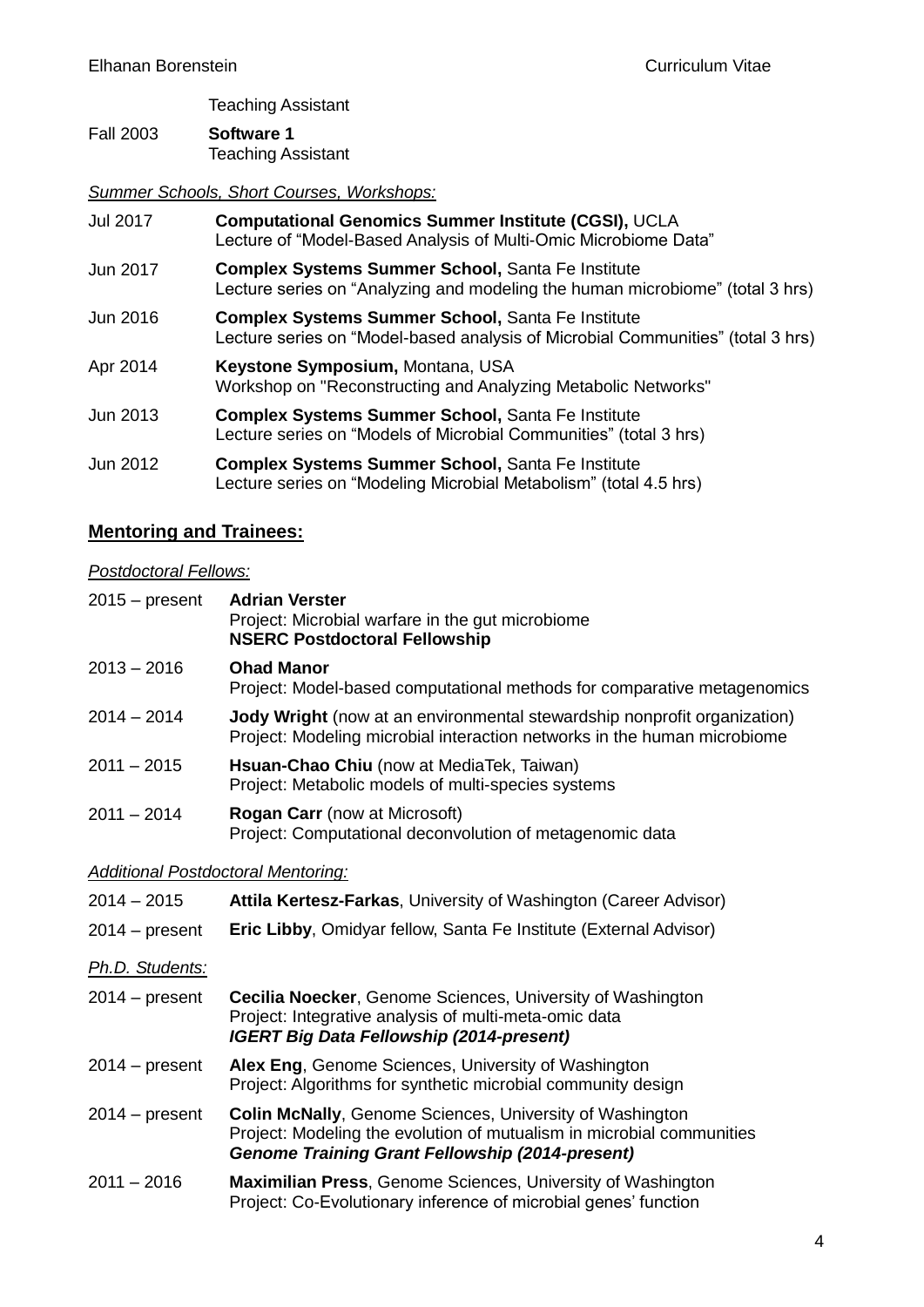- 2010 2014 **Sharon Greenblum**, Genome Sciences, University of Washington Project: Systems biology analysis of the human microbiome *Departmental nominee for the UW distinguished thesis award*
- 2010 2015 **Roie Levy,** Molecular and Cellular Biology, University of Washington Project: *In-silico* models of species interactions in microbial communities *NSF Graduate Fellowship (2011-2014)*

*Doctoral and Master's Supervisory Committee:*

| $2017 - present$          | Maria Nelson, Medical Scientist Training Program, University of Washington                                                                 |
|---------------------------|--------------------------------------------------------------------------------------------------------------------------------------------|
| $2017 - present$          | Sofiya Shevchenko, Microbiology, University of Washington                                                                                  |
| $2016 - present$          | Helena van Tol, Biological Oceanography, University of Washington                                                                          |
| $2016$ – present          | John E. Lazar, Genome Sciences, University of Washington                                                                                   |
| $2016$ – present          | Benjamin Fu, Epidemiology - Public Health, University of Washington                                                                        |
| $2016$ – present          | Damon H. May, Genome Sciences, University of Washington                                                                                    |
| $2015 - 2016$             | Mahsa Khorasani, Environmental/Forest Sciences, University of Washington                                                                   |
| $2015 - present$          | Aaron Goodman, Department of Biological Sciences, Stanford University                                                                      |
| $2015 - present$          | Moriah Echlin, Molecular and Cellular Biology, University of Washington                                                                    |
| $2015 - present$          | Gili Zilberman, Department of Immunology, Weizmann Institute of Science                                                                    |
| $2015 - present$          | <b>Timothy Durham, Genome Sciences, University of Washington</b>                                                                           |
| $2015 - 2015$             | Kaitlyn LaCourse, Microbiology (qualifying exam), University of Washington                                                                 |
| $2014 - present$          | Daniel Chee, Genome Sciences, University of Washington                                                                                     |
| $2014 - 2014$             | Arend Voorman, Biostatistics, University of Washington                                                                                     |
| $2013 - 2016$             | Rob Lawrence, Molecular and Cellular Biology, University of Washington                                                                     |
| $2013 - 2016$             | David Young, Medical Scientist Training Program, University of Washington                                                                  |
| $2011 - 2015$             | Katharine Marshall, School of Oceanography, University of Washington                                                                       |
| $2011 - 2015$             | Aaron Miller, Genome Sciences, University of Washington                                                                                    |
| $2011 - 2012$             | <b>Samuel Lancaster, Epidemiology, Fred Hutchinson Cancer Research Center</b>                                                              |
| $2010 - 2014$             | <b>Jennifer Lachowiec, Molecular and Cellular Biology, University of Washington</b>                                                        |
| $2010 - 2014$             | Aaron Brooks, Molecular and Cellular Biology, University of Washington                                                                     |
| $2010 - 2012$             | Matthew Maurano, Genome Sciences, University of Washington                                                                                 |
| <b>Rotation Students:</b> |                                                                                                                                            |
| Winter 2017               | April Lo, Genome Sciences, University of Washington<br>Project: Codon usage bias in the microbiome data                                    |
| Spring 2016               | Ken Jean-Baptiste, Genome Sciences, University of Washington<br>Project: Characterizing the landscape of 16S data                          |
| Winter 2016               | <b>Sarah Hilton, Genome Sciences, University of Washington</b><br>Project: Co-variation in microbiome strains copy number                  |
| Winter 2014               | <b>Cecilia Noecker, Genome Sciences, University of Washington</b><br>Project: Dynamic co-occurrence network analysis in the gut microbiome |
| Autumn 2013               | <b>Seungsoo Kim, Genome Sciences, University of Washington</b><br>Project: Genome-level comparative analysis of the human microbiome       |
| Autumn 2013               | <b>Colin McNally, Genome Sciences, University of Washington</b>                                                                            |
|                           |                                                                                                                                            |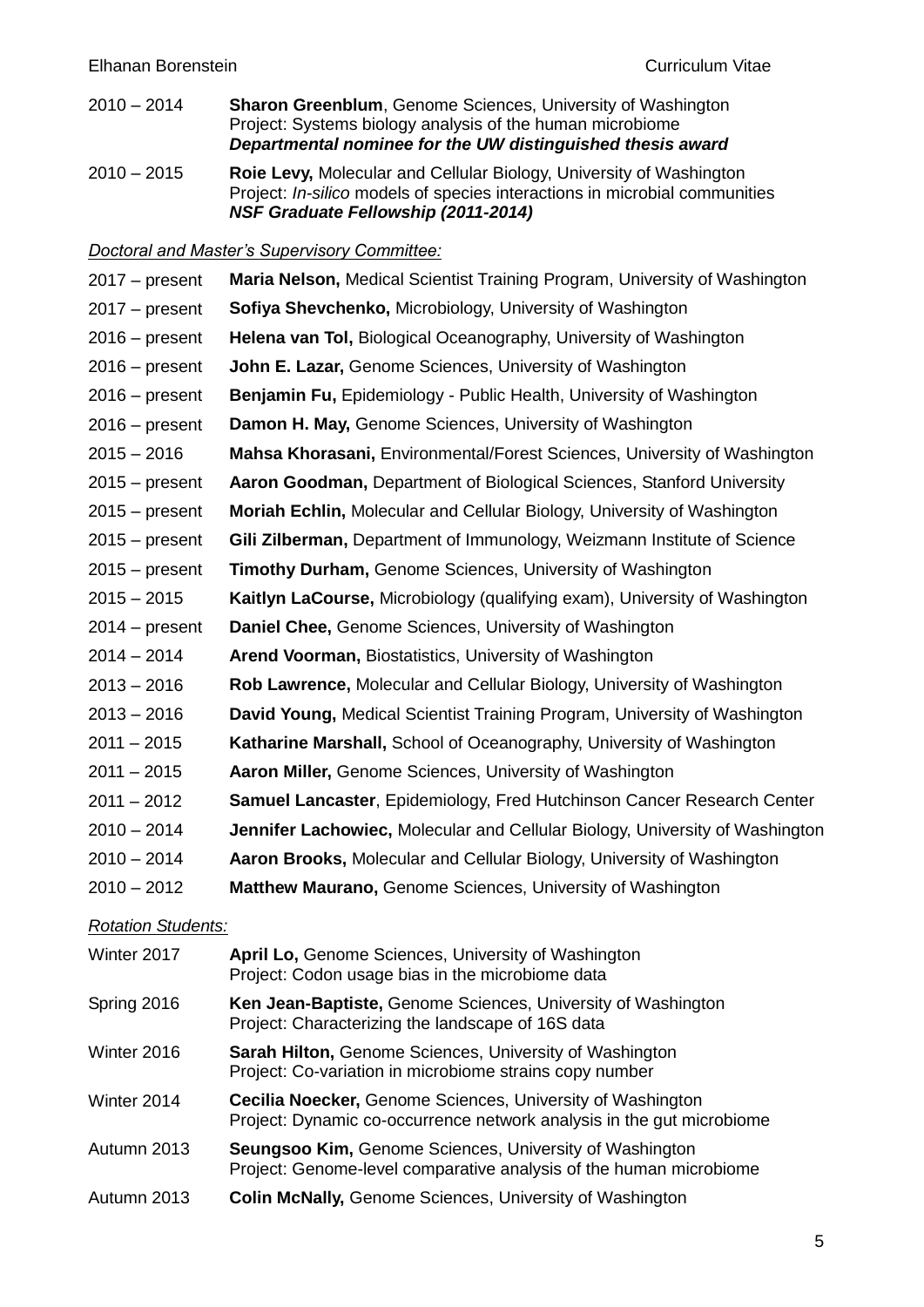Project: Modeling the evolution of mutualism

- Winter 2013 **Daniel Chee**, Genome Sciences, University of Washington Project: Metagenomic co-occurrence.
- Spring 2012 **Jorgen Nelson**, Genome Sciences, University of Washington Project: Genetic co-occurrence networks across metagenomic samples.
- Autumn 2011 **Brandon Blakeley,** Computer Science and Engineering Project: Functional complementarity in co-occurring microbes.
- Winter 2011 **Benjamin Vernot**, Genome Sciences, University of Washington Project: Associations between bacterial vaginosis clinical and genomic data.
- Winter 2011 **Maximilian Press**, Genome Sciences, University of Washington Project: Applying expression profile analysis to study perturbed microbiomes.
- Autumn 2010 **Josh Burton**, Genome Sciences, University of Washington Project: A framework for metabolic modeling of multi-species systems.
- Autumn 2010 **Alexander Nuttle**, Genome Sciences, University of Washington Project: Transitions in the developing infant gut microbiome.
- Winter 2010 **Sharon Greenblum**, Genome Sciences, University of Washington Project: Phylogenetic and functional modularity in microbial communities.
- Winter 2010 **Roie Levy,** Molecular and Cellular Biology, University of Washington Project: The effect of environmental switching on the evolution of modularity
- Spring 2010 **Caitlin Connelly**, Genome Sciences, University of Washington Project: Modularity and capacitance in gene interaction networks

*Undergraduate Students, Summer Students, and Outreach:*

2014 – 2015 **Sierra Anderson**, Undergraduate Researcher Project: A pipeline for comparative metagenomic analysis Summer 2014 **Jameson Boslough**, UW Amgen Scholars Program Project: Species-focused methods for comparative metagenomics Spring 2014 **Lane Felker**, Undergraduate Researcher Project: A software package for metagenomics annotation Summer 2013 **Clara Amorosi,** UW Amgen Scholars Program Project: Scaling laws in the gut microbiome Summer 2010 **Lovenoor Aulck**, Genomics Outreach program, University of Washington

Project: Topological properties of gut dwelling microbes

# **National Service**

#### *Editorial Positions:*

| 2017 – present | <b>Editorial Board, Microbiome</b>                  |
|----------------|-----------------------------------------------------|
| 2016 – present | <b>Associate Editor, PLOS Computational Biology</b> |
| 2015           | <b>Invited Editor, mBio</b>                         |
| 2013           | <b>Guest Editor, PLoS Computational Biology</b>     |

## *Reviewer for Journals:*

*Science, Cell, PNAS (Proc. Natl. Acad. Sci. USA), Nature Review Genetics, Nature Biotechnology, Nature Microbiology, Nature Methods, Nature Communications, Genetics, Cell Host and Microbe, Genome Biology, Genome Research, Genome Medicine, Cell Metabolism, PLOS Computational Biology, Evolution, Journal of Evolutionary Biology, Microbiology and Molecular Biology Review*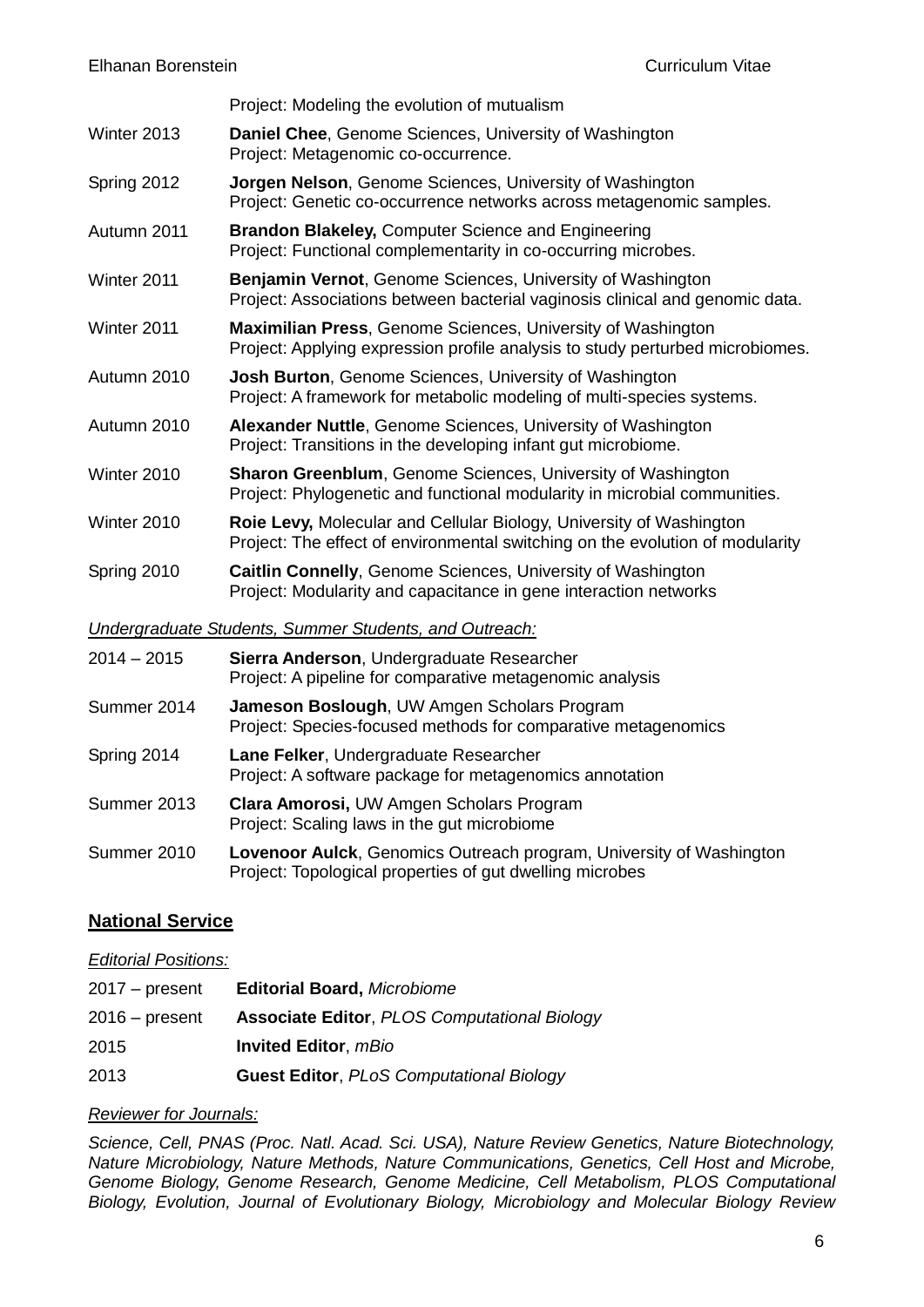*(ASM), International Society for Microbial Ecology Journal (ISMEJ), Scientific Reports, Molecular Biology and Evolution, Journal of the Royal Society Interface, BMC Bioinformatics, BMC Systems Biology, BMC Evolutionary Biology, Evolutionary Ecology, Nucleic Acids Research, BioSystems, Oikos, Ecological Modelling, Artificial Intelligence, Neurocomputing, Cognitive Science, Artificial Life, Bioinformatics , Journal of Theoretical Biology, Theoretical Population Biology* 

#### *Reviewer for Conferences:*

The 16th Annual International Conference on Research in Computational Molecular Biology (RECOMB 2012), RECOMB Regulatory Genomics & Systems Biology 2009, Pacific Symposium on Biocomputing (PSB 2009), The 10th Annual International Conference on Research in Computational Molecular Biology (RECOMB 2006), The 14th Annual International conference on Intelligent Systems for Molecular Biology (ISMB 2006), The 15th annual Computational Neuroscience meeting (CNS\*2006), The 8th European Conference on Artificial Life (ECAL2005), The 9th International Conference on the Simulation and Synthesis of Living Systems (ALIFE9), The Computational Neuroscience meeting (CNS\*2004)

*Committees, Study Sections, and Others:* 

- 2017 **Expert Reviewer**, Novo Nordisk Foundation (NNF)
- 2017 **NIH Panel Member**. Modeling and Analysis of Biological Systems [MABS] Study Section
- 2014 **Expert Reviewer**, Novo Nordisk Foundation (NNF)
- 2013 **Scientific Panel,** NIH Human Microbiome Science: Vision for the Future
- 2013 **Session Convener,** American Society for Microbiology Meeting (ASM2013)
- 2013 **Ad hoc grant reviewer,** Provincia Autonoma di Trento, Grandi Progetti 2012
- 2012 present **Authored multiple recommendations**, Faculty of 1000, Genomics & **Genetics**
- 2012 **Program Committee**, 16th Annual International Conference on Research in Computational Molecular Biology (RECOMB2012)
- 2011 **NIH/NSF Panel Member**. DMS/NIGMS Study Section
- 2011 present **Member,** Population Modeling Group, Interagency Modeling and Analysis Group & Multi-Scale Modeling Consortium, NIH
- 2009 **Program Committee**, 17th annual International Conference on Intelligent Systems for Molecular Biology (ISMB) and 8th European Conference on Computational Biology (ECCB); Bioinformatics of Disease
- 2005 **Program Committee,** Memetic Theory in Artificial Systems and Societies (METAS 2005)

## **University and Departmental Service**

 Organizer, Wednesdays Evenings at the Genome, Public Lecture Series Organizer, Wednesdays Evenings at the Genome, Public Lecture Series Reviewer, UW Center for Ecogenetics & Environmental Health (CEEH) Member, Curriculum Subcommittee for Graduate Course Revisions Member, Biomedical Informatics and Medical Education (BIME) Precision Medicine faculty Search Member, Genome Sciences Seminar Committee Organizer, Wednesdays Evenings at the Genome, Public Lecture Series Faculty, University of Washington Amgen Scholars Program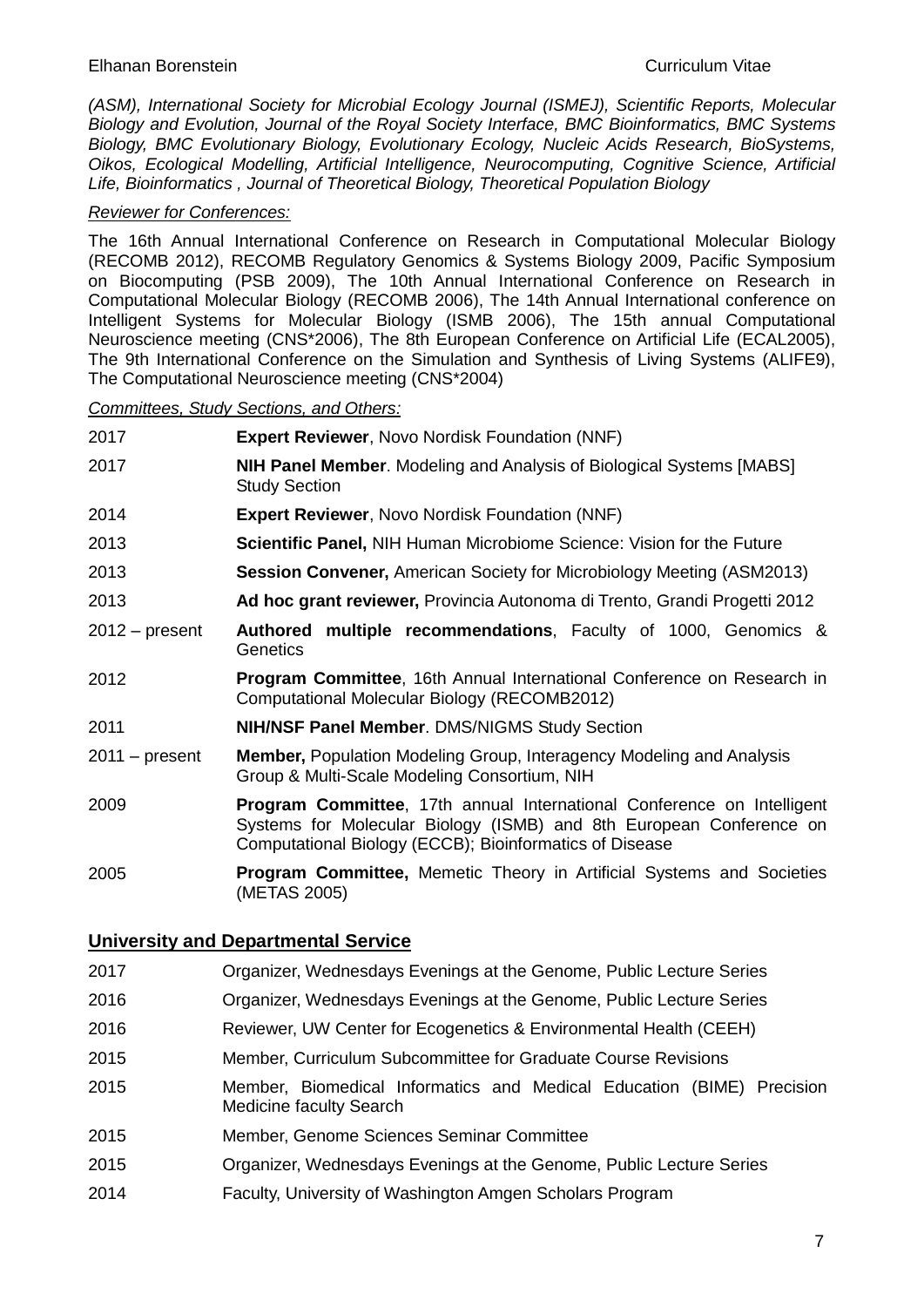#### Elhanan Borenstein Curriculum Vitae

| 2014             | Co-organizer, Wednesdays Evenings at the Genome, Public Lecture Series        |
|------------------|-------------------------------------------------------------------------------|
| 2014             | Genome Science, graduate program recruiting visits, introductory presentation |
| 2013             | Faculty recruitment for a joint GI/AID position, FHCRC                        |
| 2013             | Faculty, University of Washington Amgen Scholars Program                      |
| 2013             | Co-organizer, Genome Science Retreat                                          |
| $2012 - present$ | Member, UW Cancer Innovation Group                                            |
| 2012             | Co-organizer, Genome Science Retreat                                          |
| 2011             | Reviewer, University of Washington, Royalty Research Funds                    |
| 2011             | Member, Genome Sciences Seminar Committee                                     |
| 2011             | Member, Genome Sciences Faculty Search Committee                              |
| 2010             | Member, Genome Sciences Seminar Committee                                     |
| 2010             | Genome Science, graduate program recruiting visits, introductory presentation |
| 2009             | Co-organizer, Complex Networks Initiative, Stanford                           |
| 2008             | Co-organizer, CompBio Workgroup, Stanford                                     |
| Ongoing          |                                                                               |

| 2011 – present Participant in MCB graduate student recruitment                                |
|-----------------------------------------------------------------------------------------------|
| 2011 – present Participant in CSE graduate student recruitment and prospective students visit |
| 2011 – present Participant in MSTP graduate student recruitment                               |
| 2011 – present Lunch presentations to first year students and outreach summer students        |

## **Science Communication, Public Lectures, and Outreach:**

| 2017          | Public lecture, Bainbridge Island Open Mic Science, Bainbridge, USA                                                                     |
|---------------|-----------------------------------------------------------------------------------------------------------------------------------------|
| $2014 - 2015$ | <b>Content advisory Committee, Pacific Science Center</b>                                                                               |
| 2015          | Host, Ballard High school students visit                                                                                                |
| 2014          | <b>Public lecture, John Von Neumann Public Lecture Series in Complexity &amp;</b><br>Computation, University of Wisconsin, Madison, USA |
| 2014          | <b>Public panel lecture, Conversation about Diabetes, Pacific Northwest</b><br>Diabetes Research Institute (PNDRI), Seattle, USA        |
| 2011          | <b>Public lecture, Wednesdays at the Genome, UW, Seattle, USA</b>                                                                       |

# **Publications** - **(●):** Corresponding author

## *Journal Papers*

- 1. **Borenstein E** and Ruppin E. Enhancing Autonomous Agents' Evolution with Learning by Imitation. *Journal of Artificial Intelligence and the Simulation of Behavior (AISBJ)*, 1(4), 2003.
- 2. **Borenstein E** and Ruppin E. The Evolutionary Link between Mirror Neurons and Imitation: An Evolutionary Adaptive Agents Model. *Behavioral and Brain Sciences*, 28:2, 127-128, 2005.
- 3. **(●) Borenstein E** and Ruppin E. The Evolution of Imitation and Mirror Neurons in Adaptive Agents. *Cognitive Systems Research* (special issue on Epigenetic Robotics), 6(3), 229-242, 2005.
- 4. **(●) Borenstein E**, Kendal J, and Feldman MW. Cultural Niche Construction in a Metapopulation. *Theoretical Population Biology*, 70(1), 92-104, 2006.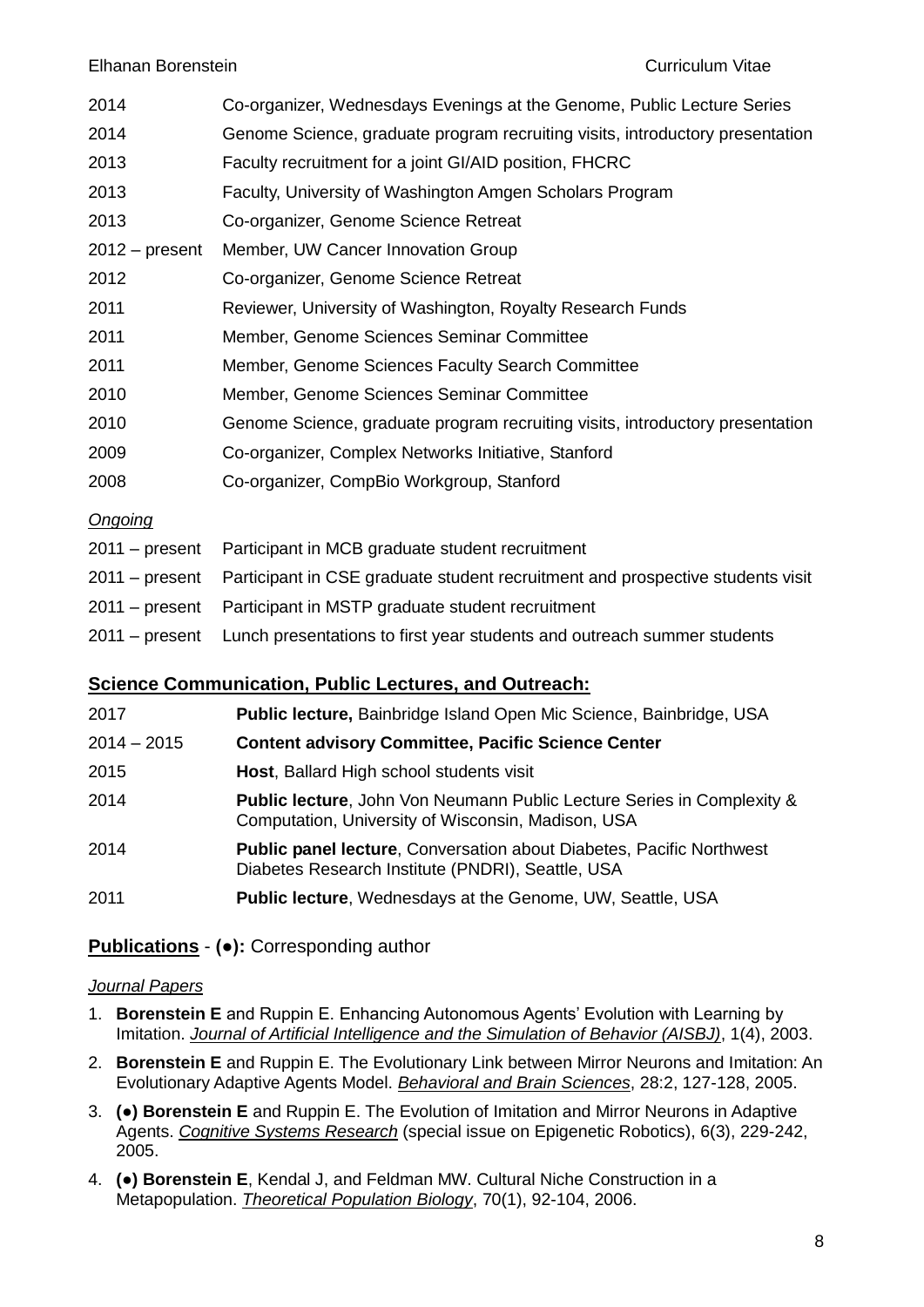- 5. **(●) Borenstein E**, Meilijson I, and Ruppin E. The Effect of Phenotypic Plasticity on Evolution in Multipeaked Fitness Landscapes. *Journal of Evolutionary Biology*, 19(5), 1555-1570, 2006.
- 6. **(●) Borenstein E** and Ruppin E. Direct Evolution of Genetic Robustness in MicroRNA. *PNAS (Proc. Natl. Acad. Sci. USA)*, 103(17), 6593-6598, 2006.
- 7. **(●) Borenstein E\***, Shlomi T**\***, Ruppin E, and Sharan R (**\***equal contribution). Gene Loss Rate: A Probabilistic Measure for the Conservation of Eukaryotic Genes. *Nucleic Acids Research*, 35(1), e7, 2007.
- 8. **Borenstein E**, Feldman MW, and Aoki K. Evolution of Learning in Fluctuating Environments: When Selection Favors Both Individual and Social Learning. *Evolution*, 62 (3), 586–602, 2008.
- 9. Kreimer A**\***, **Borenstein E\***, Gophna U, and Ruppin E (**\***equal contribution). The Evolution of Modularity in Bacterial Metabolic Networks. *PNAS (Proc. Natl. Acad. Sci. USA)*, 105(19), 6976- 6981, 2008.
- 10. Lehmann L, Foster KR, **Borenstein E**, and Feldman MW. Social and Individual Learning of Helping in Humans and Other Species. *Trends in Ecology & Evolution*, 23(12), 664-671, 2008.
- 11. **(●) Borenstein E**, Kupiec M, Feldman MW, and Ruppin E. Large-Scale Reconstruction and Phylogenetic Analysis of Metabolic Environments. *PNAS (Proc. Natl. Acad. Sci. USA)*, 105(38), 14482-14487, 2008.
	- Reviewed in Genome Biology, 9:239, 2008 (see media coverage)
	- $\triangleright$  Recommended by Faculty of 1000 Biology
	- $\triangleright$  Featured in Astrobiology Magazine, Science 2.0
- 12. **(●) Borenstein E** and Krakauer DC. An End to Endless Forms: Epistasis, Phenotype Distribution Bias, and Non-Uniform Evolution. *PLoS Computational Biology*, 4(10), 2008.
	- $\triangleright$  Featured in Nature Reviews Genetics, 9(12), 2008 (see media coverage)
- 13. **(●) Borenstein E** and Feldman MW. Topological Signatures of Species Interactions in Metabolic Networks. *Journal of Computational Biology*, 16(2), 191-200, 2009.
	- Featured in Stanford Report, Feb 25, 2009 (see media coverage)
	- Reviewed in Frontiers in Ecology & the Environment, April, 2009
- 14. Cai J, **Borenstein E**, Chen R, and Petrov DA. Similarly Strong Purifying Selection Acts on Human Disease Genes of All Evolutionary Ages. *Genome Biology and Evolution*, 1(1), 131- 144, 2009.
- 15. Freilich S, Kreimer A, **Borenstein E**, Yosef N, Sharan R, Gophna U, and Ruppin E. Metabolic-Network Driven Analysis of Bacterial Ecological Strategies. *Genome Biology*, 10(6), 2009.
- 16. Freilich S, Kreimer A, **Borenstein E**, Gophna U, Sharan R, and Ruppin E. Decoupling Environment-Dependent and Independent Genetic Robustness across Bacterial Species. *PLoS Computational Biology*, 6(2), 2010.
- 17. Cai J, **Borenstein E**, and Petrov DA. Broker Genes in Human Disease. *Genome Biology and Evolution*, 2, 815-825, 2010.
- 18. **(●)** Carr R and **Borenstein E**. NetSeed: A network-based reverse-ecology tool for calculating the metabolic interface of an organism with its environment. *Bioinformatics*, 28(5), 734-735, 2012.
- 19. Pinho R, **Borenstein E**, and Feldman MW. Most networks in Wagner's model are cycling. *PLoS ONE*, 7(4), e34285, 2012.
- 20. **(●)** Greenblum S, Turnbaugh P, and **Borenstein E**. Metagenomic Systems Biology of the Human Gut Microbiome Reveals Topological Shifts Associated with Obesity and IBD. *PNAS (Proc. Natl. Acad. Sci. USA)*, 109(2), 594-599, 2012.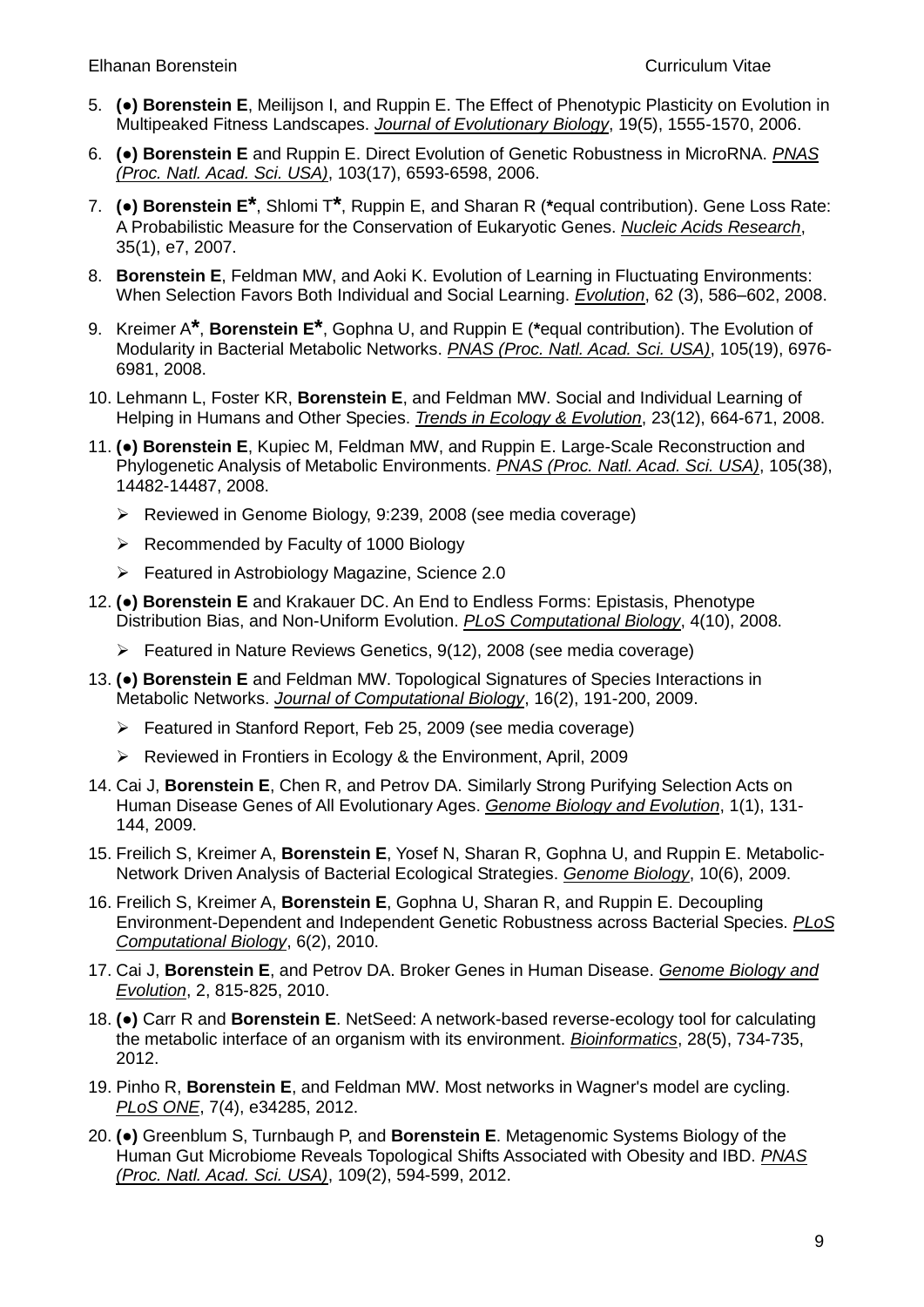- $\triangleright$  Featured in This Week in PNAS, "Obesity, IBD-related topologies in the human gut microbiome"
- Featured in Nature Reviews Microbiology, 10(674), 2012, Genome Watch
- Featured in UW Today
- Featured in Microbe Magazine, American Society for Microbiology
- $\triangleright$  Featured in The Seattle Times
- 21. Kreimer A, Doron A, **Borenstein E**, and Freilich S. NetCmpt: A network-based tool for calculating the metabolic competition between bacterial species. *Bioinformatics*, 28 (16), 2195- 2197, 2012.
- 22. **(●)** Levy R and **Borenstein E**. Reverse Ecology: From systems to environments and back. *Advances in Experimental Medicine and Biology*, 751 (Evolutionary Systems Biology), 751, 329-345, 2012.
- 23. O'Roak BJ, Vives L, Girirajan S, Karakoc E, Krumm N, Coe BP, Levy R, Ko A, Lee C, Smith JD, Turner EH, Stanaway IB, Vernot B, Malig M, Baker C, Reilly B, Akey JM, **Borenstein E**, Rieder MJ, Nickerson DA, Bernier R, Shendure J,and Eichler EE. Sporadic autism exomes reveal a highly interconnected protein network of de novo mutations. *Nature*, 485, 246-250, 2012.
	- $\triangleright$  Featured in Nature Reviews Genetics see Fruits of exome sequencing for autism
	- $\triangleright$  Featured in The New York Times front page (see media coverage)
	- Featured in UW Today, "Autism mutations,scattered across genes, merge into network of interactions"
	- $\triangleright$  Recommended by Faculty of 1000 Biology
- 24. **(●) Borenstein E**. Computational systems biology and in silico modeling of the human microbiome. *Briefings in Bioinformatics*, 13(6), 769-780, 2012.
	- $\triangleright$  Recommended by Faculty of 1000 Biology
- 25. **(●)** Neph S, Stergachis AB, Reynolds A, Sandstrom R, **Borenstein E¥** , and Stamatoyannopoulos JA**¥** (**¥** co-corresponding authors). Circuitry and dynamics of human transcription factor regulatory networks. *Cell*, 150(6), 1274-1286, 2012.
- 26. O'Roak BJ, Vives L, Fu W, Egertson JD, Stanaway IB, Phelps IG, Carvill G, Kumar A, Lee C, Ankenman K, Munson J, Hiatt JB, Turner EH, Levy R, O'Day DR, Krumm N, Coe BP, Martin BK, **Borenstein E**, Nickerson DA, Mefford HC, Doherty D, Akey JM, Bernier R, Eichler EE, and Shendure J. Multiplex Targeted Sequencing Identifies Recurrently Mutated Genes in Autism Spectrum Disorders. *Science*, 338, 1619-1622, 2012.
- 27. **(●)** Greenblum S, Chiu HC, Levy R, Carr R, and **Borenstein E**. Towards a Predictive Systems-Level Model of the Human Microbiome: Progress, Challenges, and Opportunities. *Current Opinion in Biotechnology*, 24, 810-820, 2013.
- 28. **(●)** Press MO\*, Li H\*, Creanza N, Kramer G, Queitsch C, Sourjik V, and **Borenstein E**. Genome-Scale Co-Evolutionary Inference Identifies Functions and Clients of Bacterial Hsp90. *PLoS Genetics*, 9(7), 2013.
- 29. **(●)** Levy R, and **Borenstein E**. Metabolic Modeling of Species Interaction in the Human Microbiome Elucidates Community-Level Assembly Rules, *PNAS (Proc. Natl. Acad. Sci. USA)*, 110(31), 12804-12809, 2013.
	- Featured in UW Today
	- $\triangleright$  Recommended by Faculty of 1000 Biology
	- $\triangleright$  Highlighted in Nature Medicine (Microbiome models, on computers and in lab dishes, see progress)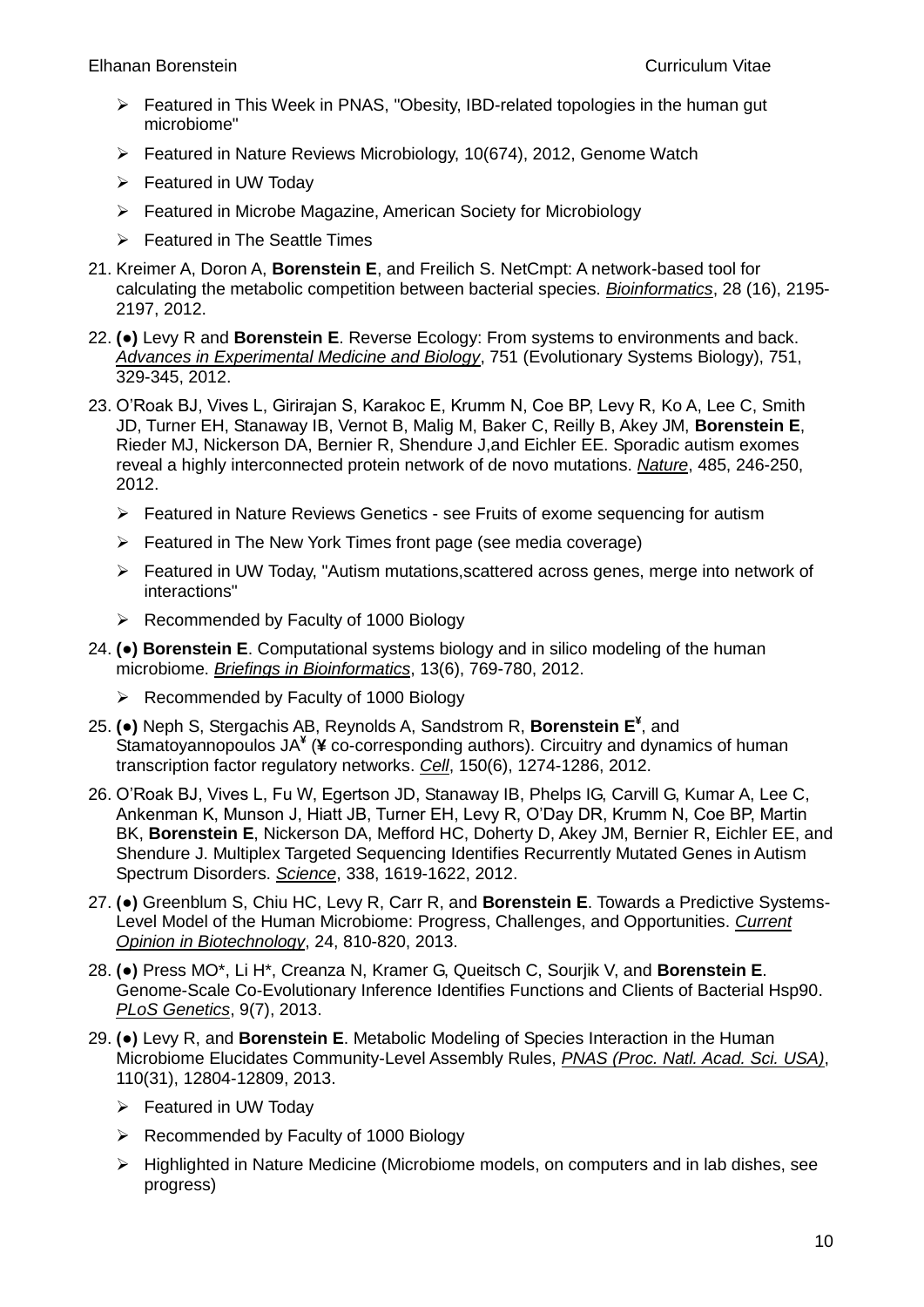- 30. **(●)** Carr R, Shen-Orr SS, and **Borenstein E**. Reconstructing the Genomic Content of Microbiome Taxa through Shotgun Metagenomic Deconvolution, *PLoS Computational Biology*, 9(10), 2013.
	- $\triangleright$  Recommended by Faculty of 1000 Biology
- 31. Hoffman LR, Pope CE, Hayden HS, Levy R, McNamara S, Jacobs MA, Rohmer L, Radey M, Heltshe SL, Ramsey BW, Brittnacher MJ, **Borenstein E**, and Miller SI. Escherichia Coli Dysbiosis Correlates with Gastrointestinal Dysfunction in Children with Cystic Fibrosis. *Clinical Infectious Diseases*, 58(3), 396-399, 2014.
- 32. **(●)** Levy R and **Borenstein E**. Metagenomic systems biology and metabolic modeling of the human microbiome: From species composition to community assembly rules, *Gut Microbes*, 5(2), 2014.
- 33. **(●)** Chiu HC, Levy R, and **Borenstein E**. Emergent Biosynthetic Capacity in Simple Microbial Communities. *PLoS Computational Biology*, 10(7), 2014.
	- Featured in Santa Fe Institute News
- 34. **(●)** Manor O, Levy R, and **Borenstein E**. Mapping the inner workings of the microbiome: Genomic- and metagenomic-based study of metabolism and metabolic interactions in the human microbiome. *Cell Metabolism*, 20(5), 742-752, 2014.
	- Featured in *Genetic Engineering & Biotechnology News* (GEN)
- 35. **(●)** Carr R and **Borenstein E**. Comparative Analysis of Functional Metagenomic Annotation and the Mappability of Short Reads. *PLoS ONE*, 9(8), 2014.
- 36. Stergachis A, Neph A, Sandstrom R, Haugen E, Reynolds AP, Zhang M, Byron R, Canfield T, Stehling-Sun S, Lee K, Thurman RE, Vong S, Bates D, Neri F, Diegel M, Giste E, Dunn D, Vierstra J, Hansen R, Johnson AK, Sabo PJ, Wilken MS, Reh T, Treuting PM, Kaul R, Groudine M, Bender MA, **Borenstein E**, and Stamatoyannopoulos JA. Conservation of trans-acting networks during mammalian regulatory evolution. *Nature*, 515, 365-370, 2014.
	- Featured in Nature News & Views
	- Featured in Science Daily
- 37. **(●)** Lachowiec J, Lemus T, **Borenstein E¥** , and Queitsch C**¥** (**¥** co-corresponding authors). Hsp90 promotes kinase evolution. *Molecular Biology and Evolution*, 32(1), 91-99,2015.
- 38. Waldor MK, Tyson G, **Borenstein E**, Ochman H, Moeller A, Finlay BB, Kong HH, Gordon JI, Nelson KE, Dabbagh K, and Smith H. Where next for microbiome research? *PLoS Biology*, 13(1), 2015.
	- Featured in *Genetic Engineering & Biotechnology News* (GEN)
- 39. Hormozdiari F, Penn O, Borenstein E, and Eichler E. The discovery of integrated gene networks for autism and related disorders. *Genome Research*, 25(1), 142-154, 2015.
- 40. **(●)** Manor O, and **Borenstein E**. MUSiCC: A marker genes based framework for metagenomic normalization and accurate profiling of gene abundances in the microbiome. *Genome Biology*, 16:53, 2015.
	- Featured in *Genetic Engineering & Biotechnology News* (GEN)
- 41. **(●)** Greenblum S, Carr R, and **Borenstein E**. Extensive strain-level copy number variation across human gut microbiome species. *Cell*, 160, 583-594, 2015.
	- Main feature on *Cell* **cover**
	- $\triangleright$  Altmetric score: 108 (in 99th percentile compared to all articles; in 98th percentile compared to all articles in Cell)
	- **Featured in UW NewsBeat**
	- Featured in Genome*web*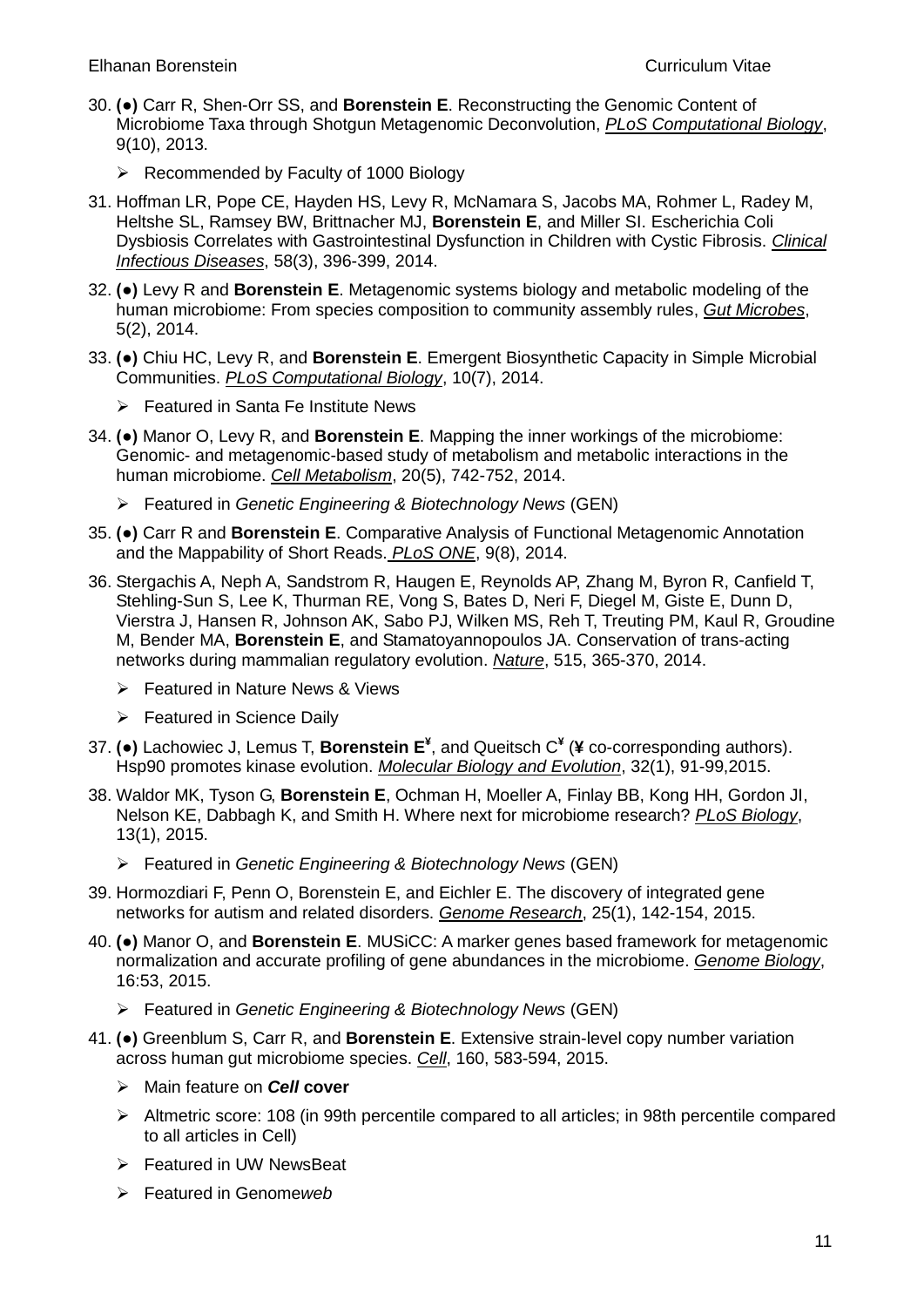- $\triangleright$  Featured in Science Daily
- Featured in Biomedical Computation Review (Computing the Gut)
- $\triangleright$  Featured in IEEE Pulse Magazine (Deciphering the Mysterious Microbiome)
- 42. **(●)** Levy R, Carr R, Kreimer A, Freilich S, and **Borenstein E**. NetCooperate: A network-based tool for inferring host-microbe and microbe-microbe cooperation. *BMC Bioinformatics*, 16:164, 2015**.**
- 43. **(●)** Noecker C and **Borenstein E**. Getting personal about nutrition. *Trends in Molecular Medicine*, 22(2), 83-85, 2016.
- 44. **(●)** Noecker C, Eng A, Srinivasan S, Theriot CM, Young VB, Jansson JK, Fredricks DN, and **Borenstein E**. Metabolic model-based integration of microbiome taxonomic and metabolomic profiles elucidates mechanistic links between ecological and metabolic variation. *mSystems*, 1:1, e00013-15, 2016.
	- mSystems Editor's Pick
	- $\triangleright$  Featured in IEEE Pulse Magazine (Deciphering the Mysterious Microbiome)
- 45. **(●)** Manor O, Levy R, Pope CE, Hayden HS, Brittnacher MJ, Carr R, Radey MC, Hager KR, Heltshe Sl, Ramsey BW, Miller SI, Hoffman LR**¥** , and **Borenstein E¥** (**¥** co-corresponding authors). Metagenomic evidence for taxonomic and functional dysbiosis in children with cystic fibrosis. *Scientific Reports*, 6:22493, 2016.
- 46. **(●)** Eng A and **Borenstein E**. An algorithm for designing minimal microbial communities with desired metabolic capacities. *Bioinformatics*. 32(13), 2016.
	- $\triangleright$  Featured in IEEE Pulse Magazine (Deciphering the Mysterious Microbiome)
- 47. **(●)** Press M, Queitsch C, **Borenstein E**. Evolutionary assembly patterns of prokaryotic genomes. *Genome Research*. 26(6), 826-833, 2016.
- 48. May DH, Timmins-Schiffman E, Mikan MP, Harvey HR, **Borenstein E**, Nunn BL, and Noble WS. An alignment-free 'metapeptide' strategy for metaproteomic characterization of microbiome samples using shotgun metagenomic sequencing. *Journal of Proteome Research*. 15(8), 2697-2705, 2016.
- 49. **(●)** Noecker C, McNally C, Eng A, and **Borenstein E.** High-Resolution and Accurate Characterization of the Human Microbiome. *Translational Research*. 179, 7-23, 2017.
- 50. Snijders AM, Langley SA, Kim YM, Brislawn CJ, Noecker C, Zink EM, Fansler SJ, Casey CP, Miller DR, Huang Y, Karpen GH, Celniker SE, Brown JB, **Borenstein E**, Jansson JK, Metz TO, and Mao JH. Influence of early life exposure, host genetics and diet on the mouse gut microbiome and metabolome. *Nature Microbiology*. 2, 16221, 2017.
	- $\triangleright$  Featured in Science Daily
	- $\triangleright$  Features in PNNL News
- 51. Mosites E, Sammons M, Otiang E, Eng A, Noecker C, Manor O, Hilton S, Mwangi T, Onyango C, Garland-Lewis G, Call DR, Njenga MK, Wasserheit J, Zambriski J, Walson J, Palmer G, Montgomery J, **Borenstein E**, Omore R, and Rabinowitz P. Microbiome Sharing Between Children, Livestock and Household Surfaces in Western Kenya. *PLOS ONE*, 12(2), 2017.
- 52. **(●)** Manor O, and **Borenstein E**. Revised computational metagenomic processing uncovers hidden and biologically meaningful functional variation in the human microbiome. *Microbiome*. 5:19, 2017.
- 53. **(●)** Manor O and **Borenstein E**. Systematic characterization and analysis of taxonomic drivers of functional shifts in the human microbiome. *Cell Host and Microbe*. 21, 254-267, 2017.
	- Main feature on *Cell Host and Microbe* **cover**
	- Featured in *Science*, 356,6339, 2017; Mining microbes: Creating genomic tools to fight disease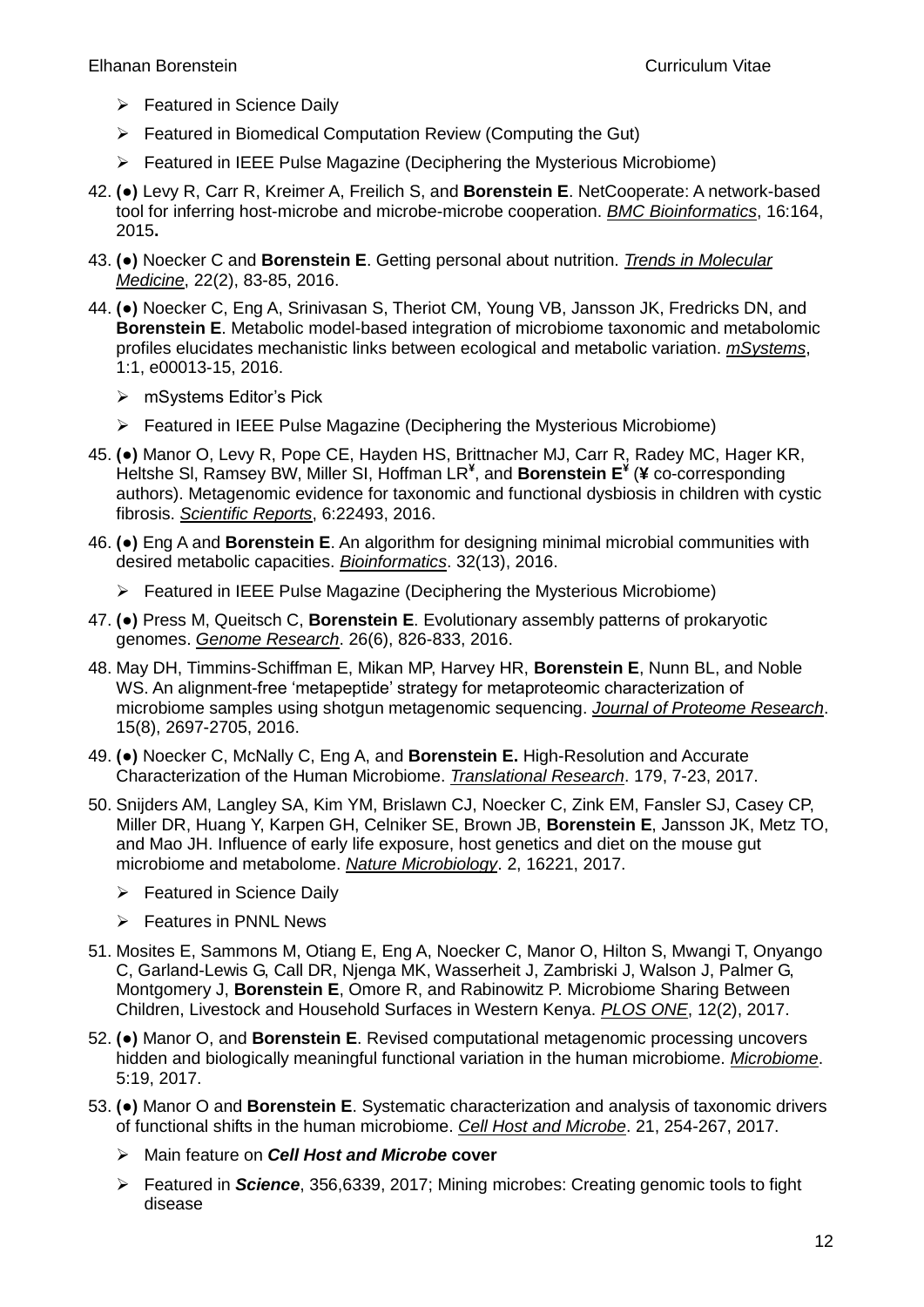- $\triangleright$  Features in UW The Daily
- **Featured in UW NewsBeat**
- $\triangleright$  Featured in TechCrunch
- **Example 2** Featured in Business Standard
- $\triangleright$  Featured in FierceBiotech
- $\triangleright$  Featured in UW Accelerate
- $\triangleright$  Recommended by Faculty of 1000 Biology
- 54. Whitney JC, Peterson SB, Kim J, Pazos M , Verster AJ, Radey MC, Kulasekara HD, Ching MQ, Bryant D, Goo YA, Surette MG, **Borenstein E**, Vollmer W, and Mougous JD. A Broadly Distributed Toxin Family Mediates Contact-Dependent Antagonism Between Gram-positive Bacteria. *eLife*. 6:e26938, 2017.
- 55. **(●)** Verster AJ, Ross BD, Radey MC, Bao Y, Goodman A, Mougous JD, and **Borenstein E**. The Landscape of Type VI Secretion across Human Gut Microbiomes Reveals its Role in Community Composition. *Cell Host and Microbe*. In press.
	- Featured in This Week in Microbiology (ASM Podcast), Covert Pathogenesis

#### *Submitted*

1. **(●)** McNally C and **Borenstein E**. Metabolic Model-Based Analysis of the Emergence of Bacterial Cross-Feeding through Extensive Gene Loss.

#### *In Preparation (selected)*

- 1. **(●)** Chiu HC and **Borenstein E**. A gut microbiome-scale metabolic model for designing precise dietary interventions.
- 2. **(●)** Eng A and **Borenstein E**. Taxa-function relationship and the function-level effects of taxonomic perturbations in microbial communities.
- 3. **(●)** Eng A, Noecker C, McNally C, and **Borenstein E**. An integrative microbiome browser for linking community composition and function.
- 4. **(●)** Verster A and **Borenstein E.** Clade-specific assembly rules of the microbiome.
- 5. **(●)** Noecker C and **Borenstein E.** A model-based analysis of taxonomic drivers of metabolomic shifts in the microbiome.

#### *Conference Papers and Other Publications*

- 1. **Borenstein E** and Ruppin E. Enhancing Autonomous Agents' Evolution with Learning by Imitation. *Proceedings of the AISB 2003 Convention: Cognition in Machines and Animals*, 2003.
- 2. **Borenstein E** and Ruppin E. Evolving Imitating Agents and the Emergence of a Neural Mirror System. *Proceedings of the Ninth International Conference on the Simulation and Synthesis of Living Systems (ALife IX)*, MIT Press, 146-151, 2004.
- 3. **Borenstein E** and Cline E. Cellular automata model of cystogenesis and tubulogenesis. *Proceedings of the Santa-Fe Institute Complex Systems Summer School*, June 2004.
- 4. **Borenstein E**, Kupiec M, *Feldman MW and Ruppin E. Large-Scale Reconstruction and Analysis of Growth Environments. Proceedings of the Eighth International Conference on Systems Biology (ICSB 2007)*,2007.
- 5. **Borenstein E** and Feldman MW. Topological Signatures of Species Interactions in Metabolic Networks. *4th Annual RECOMB Satellite on Systems Biology*, 2008.

*Abstracts and Posters Upon request*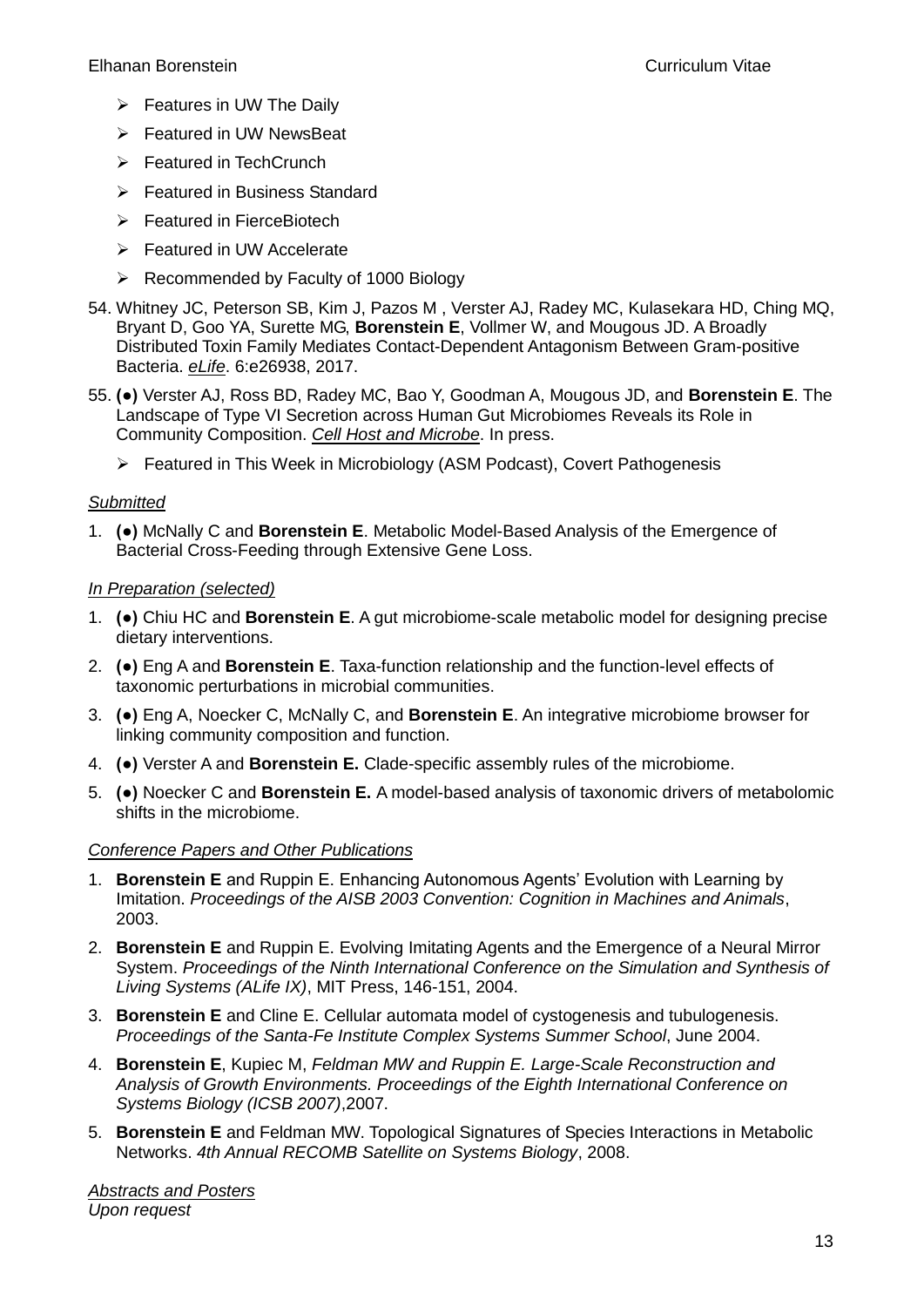# **Invited Talks**

| Jun 2018<br>(upcoming) | The International Human Microbiome Congress, Killarney, Ireland                                                                        |
|------------------------|----------------------------------------------------------------------------------------------------------------------------------------|
| Apr 2018<br>(upcoming) | Microbiome: Hype and Hope, Fred Hutchinson Cancer Research Center, Seattle,<br><b>USA</b>                                              |
| Mar 2018<br>(upcoming) | The Microbiome Seminar Series, NYU Langone Medical Center, NY, USA                                                                     |
| Mar 2018<br>(upcoming) | Quantitative & Computational Biology, Princeton's Lewis-Sigler Institute for Integrative<br>Genomics, Princeton, USA                   |
| Dec 2017<br>(upcoming) | Biomedical Big Data Science: Vision, Promises and Challenges, Haifa, Israel                                                            |
| Oct 2017<br>(upcoming) | 116th International Titisee Conference, "From pathogen evolution to microbiome<br>dynamics", Black Forest, Germany                     |
| Aug 2017               | NIH special workshop, "The Human Microbiome: Emerging Themes at the Horizon<br>of the 21st Century", Bethesda, USA                     |
| Aug 2017               | Ecological Society of America (ESA) meeting, Investigating structure-function<br>relationships in microbial communities, Portland, USA |
| <b>Jul 2017</b>        | Society for Industrial Microbiology and Biotechnology Annual Meeting, Denver, USA                                                      |
| <b>June 2017</b>       | The Barcelona Debates on the Human Microbiome. From Microbes to Medicines,<br>Barcelona, Spain                                         |
| May 2017               | HIV Mucosal Immunology Group Annual Meeting, Seattle, USA                                                                              |
| May 2017               | Rush University, Department of Immunity and Emerging Pathogens, Chicago, USA                                                           |
| May 2017               | The Novo Nordisk Foundation conferences, "Data-driven Biotechnology",<br>Copenhagen, Denmark                                           |
| Mar 2017               | Bainbridge Island's Open Mic Science, Bainbridge, USA                                                                                  |
| Nov 2016               | Keynote Speaker: The 2nd HIV and the Microbiome Workshop, NIH, Bethesda, USA                                                           |
| Oct 2016               | Individualizing Medicine 2016 Conference, Mayo Clinic, Rochester, MN, USA                                                              |
| Jun 2016               | Vanderbilt Genetics Institute, Vanderbilt University, Nashville, USA                                                                   |
| May 2016               | Bioinformatics for the Microbiome Symposium, Stanford University, Stanford, USA                                                        |
| Apr 2016               | Vancouver Bioinformatics Users Group (VanBUG) Seminar Series, Vancouver,<br>Canada                                                     |
| Mar 2016               | Genome Sciences Combi Seminars, University of Washington, Seattle, USA                                                                 |
| Jan 2016               | Gut Microbiome Symposium, FHCRC, Seattle, USA                                                                                          |
| Nov 2015               | 25th Annual Beckman Symposium on Microbiota in Health in Disease, Duarte, USA                                                          |
| Oct 2015               | SRI International, Bioinformatics Research Group, Menlo Park, USA                                                                      |
| Sep 2015               | Cell Symposium on Human Immunity and the Microbiome in Health and Disease,<br>Montreal, Canada                                         |
| Sep 2015               | Multi-omics for Microbiomes Conference, Pacific Northwest National Laboratory,<br>Kennewick, USA                                       |
| Jun 2015               | CF Seminar Series, University of Washington, Seattle, USA                                                                              |
| Jun 2015               | Gladstone Institutes, UCSF, San Francisco, USA                                                                                         |
| May 2015               | Center for Bioinformatics and Computational Biology, University of Maryland, College                                                   |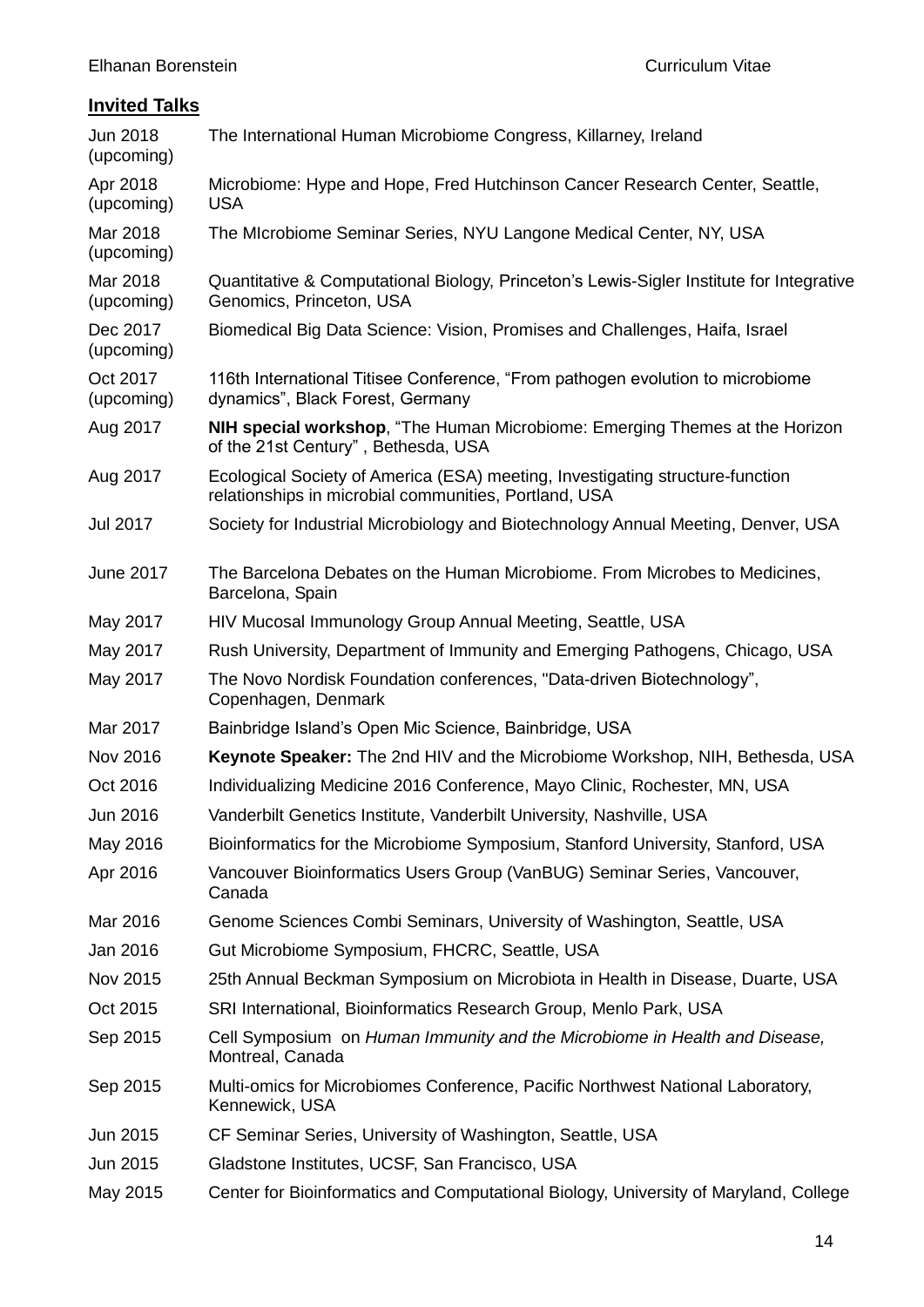|                 | Park, USA                                                                                                                          |
|-----------------|------------------------------------------------------------------------------------------------------------------------------------|
| Mar 2015        | COBRA Workshop on Modelling Microbial Communities, Luxemburg                                                                       |
| Mar 2015        | The American Society for Biochemistry and Molecular Biology (ASBMB) Annual<br>Meeting, Boston, USA                                 |
| Mar 2015        | Weizmann Institute of Science Systems Biology Conference, "two2many", Rehovot,<br>Israel                                           |
| Feb 2015        | AAAS Symposium on Obesity and Microbiome, Jan Jose, CA, USA                                                                        |
| Feb 2015        | Math Model Affinity Group, Fred Hutchinson Cancer Research Center, Seattle, USA                                                    |
| Dec 2014        | ECOFECT international colloquium on modeling infectious diseases (EMOTIONS<br>2014), Lyon, France                                  |
| Nov 2014        | Conversation about Diabetes, Public Panel Talk, Pacific Northwest Diabetes<br>Research Institute (PNDRI), Seattle, USA             |
| Nov 2014        | Urban Ecology Research Laboratory, Department of Urban Design and Planning,<br>University of Washington, Seattle, USA              |
| Oct 2014        | Diabetes and the Microbiome Research Symposium, organized by ADA and JDRF,<br>Washington, DC, USA (canceled)                       |
| Sep 2014        | ASM Conference on Beneficial Microbes, Washington, DC, USA                                                                         |
| Sep 2104        | John Von Neumann Public Lecture Series in Complexity & Computation,<br>University of Wisconsin, Madison, USA                       |
| Aug 2014        | META Center Symposium on Host-Microbe Systems Biology, Modeling Our Microbial<br>Selves, University of Oregon, Eugene, USA         |
| May 2014        | Keynote Speaker: Inland Northwest Genomics Research Symposium (INWGRS),<br>Moscow, ID, USA                                         |
| May 2014        | UW Diabetes and Metabolism Symposium, Seattle, USA                                                                                 |
| Apr 2014        | Keystone Symposium, Exploiting and Understanding Chemical Biotransformations in<br>the Human Microbiome, Montana, USA              |
| Feb 2014        | Lecture Series in Biomedical & Health Informatics, University of Washington, Seattle,<br><b>USA</b>                                |
| Feb 2014        | The Henk van Verseveld lecture, Nature of Life (NOL) lecture series, Department<br>of Ecological Sciences, VU Amsterdam University |
| Feb 2014        | Genome Sciences Combi Seminars, University of Washington, Seattle, USA                                                             |
| Jan 2014        | University of Missouri, Department of Biological Sciences, Columbia, USA                                                           |
| Nov 2013        | Northwest Branch of the American Society for Microbiology meeting, Seattle, USA                                                    |
| Aug 2013        | Cycstic Fibrosis Annual Retreat, University of Washington, Seattle, USA                                                            |
| <b>Jul 2013</b> | IUPS Satellite Meeting on Multiscale Systems Biology, Buckinghamshire, UK                                                          |
| May 2013        | Mathematical tools for evolutionary systems biology, Banff International Research<br>Station, Banff, Canada                        |
| May 2013        | American Society for Microbiology General Meeting (ASM2013), Denver, USA                                                           |
| May 2013        | Cell Symposium on Microbiome and Host Health, Lisbon, Portugal                                                                     |
| Feb 2013        | Stanford University, Stanford, USA                                                                                                 |
| Feb 2013        | VA Palo Alto Health Care System, Palo Alto, USA                                                                                    |
| Nov 2012        | META Center for Systems Biology, University of Oregon, Eugene, USA                                                                 |
| Jul 2012        | Hopkins Marine Station Microbiology Course, Stanford University, Pacific Grove, USA                                                |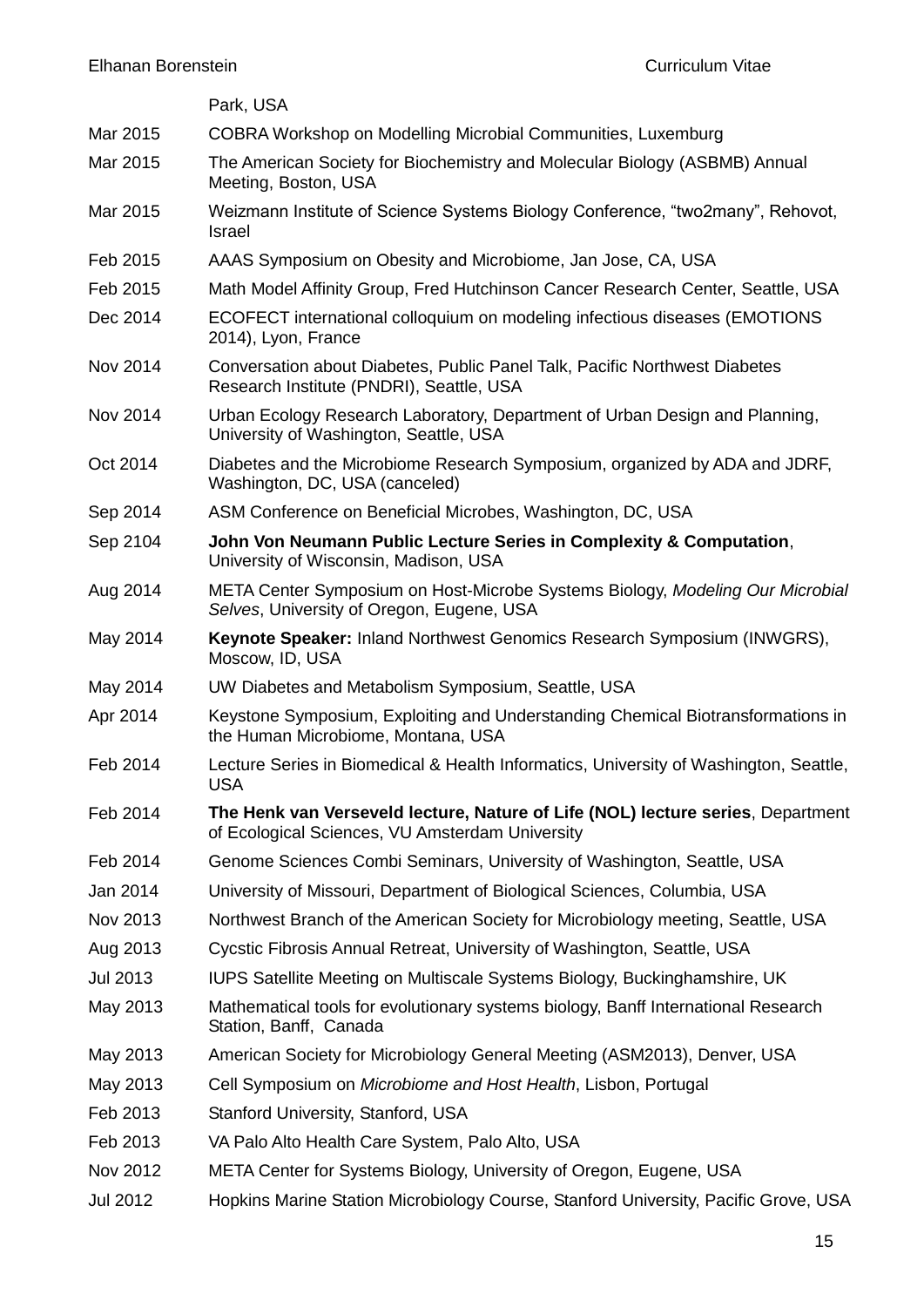| Jun 2012        | Santa Fe Institute, Santa Fe, USA                                                                                                               |
|-----------------|-------------------------------------------------------------------------------------------------------------------------------------------------|
| May 2012        | Diabetes and metabolism seminar series, Diabetes Research Center, UW, Seattle,<br><b>USA</b>                                                    |
| Nov 2011        | Institute of Ecology and Evolution (IE <sup>2</sup> ), University of Oregon, Eugene, USA                                                        |
| Oct 2011        | Keynote Speaker: Multiscale Modeling Consortium Meeting, NIH, Rockville, USA                                                                    |
| <b>Jul 2011</b> | Wednesdays at the Genome (Public Lecture Series), UW, Seattle, USA                                                                              |
| May 2011        | The 5th Computational Molecular Biology Spring Symposium, UW, Seattle USA                                                                       |
| Mar 2011        | AACR-NCI Conference on Systems Biology: Confronting the Complexity of Cancer,<br>La Jolla, USA                                                  |
| Dec 2010        | Next Generation Sequencing seminar, Department of Biology, UW, Seattle USA                                                                      |
| Jun 2010        | Computational Biology Seminar Series, Fred Hutchinson Cancer Research Center,<br>Seattle, USA                                                   |
| May 2010        | Genome Sciences Seminars, University of Washington, Seattle, USA                                                                                |
| <b>Jul 2009</b> | Complex Networks Initiative, Stanford University, USA                                                                                           |
| Apr 2008        | Workshop on The Role of Variation in Cultural Change, Santa-Fe Institute, USA                                                                   |
| <b>Jul 2007</b> | Santa-Fe Institute, Santa Fe, USA                                                                                                               |
| <b>Nov 2006</b> | Department of Computer Science (Barash Group), Ben-Gurion University, Israel                                                                    |
| <b>Jun 2006</b> | Department of Biological Chemistry (Tawfik Group), Weizmann Institute of Science,<br><b>Israel</b>                                              |
| Apr 2006        | Camp Evolution II: Evolutionary and Ecological Genomics, Blaustein Institute for<br>Desert Research, Ben-Gurion University of the Negev, Israel |

# **Contributed Talks**

| Apr 2015 | International Human Microbiome Congress, Luxemburg                                                |
|----------|---------------------------------------------------------------------------------------------------|
| Mar 2011 | International Human Microbiome Congress, Vancouver, Canada                                        |
| Nov 2010 | 6th Annual RECOMB Satellite on Systems Biology, New York, USA                                     |
| Dec 2009 | 5th Annual RECOMB Satellite on Systems Biology, Boston, USA                                       |
| Oct 2008 | 4th Annual RECOMB Satellite on Systems Biology, Boston, USA                                       |
| Oct 2007 | Biomedical Computation at Stanford (BCATS), Stanford, USA                                         |
| Oct 2007 | Plenary talk: The 8 <sup>th</sup> Int'l Conference on Systems Biology, Long Beach, USA            |
| Sep 2004 | The 9th Int'l Conference on the Simulation and Synthesis of Living Systems, Boston,<br><b>USA</b> |
| Apr 2003 | The AISB 2003 Convention: Cognition in Machines and Animals, Aberystwyth, Wales                   |

# **Media Coverage**

- Mining microbes: Creating genomic tools to fight disease, Science, 356, 6339, May 2017
- Covert Pathogenesis, This Week in Microbiology (ASM Podcast), May 2017
- FishTaco and Your Microbiome, UW Accelerate, February 2017
- $\triangleright$  Gut bacteria studies could combat associated imbalances like diabetes, UW The Daily, February 2017
- What's Up Bainbridge (podcast): Open Mic Science at the Treehouse with UW Professor Elhanan Borenstein on the Microbial Zoo, February 2017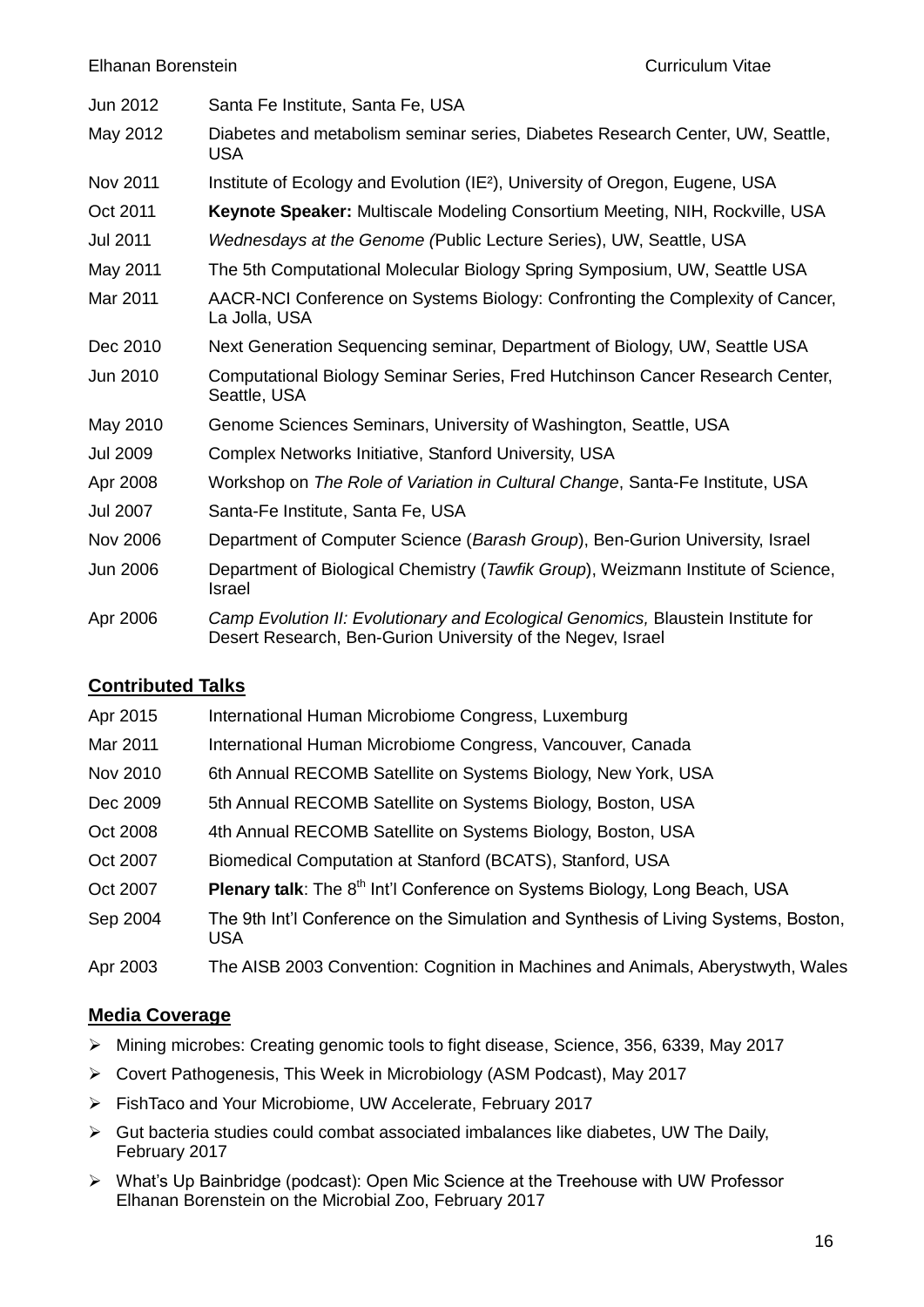Elhanan Borenstein Curriculum Vitae

- $\triangleright$  FishTaco can analyze your microbiome before or after you eat a fish taco. TechCrunch, January 2017
- $\triangleright$  A new method reveals roles different bacteria play in microbiome imbalances linked to disease, UW News Beat, January 2017
- Genes, early environment sculpt the gut microbiome, Science Daily, November 2016
- Deciphering the Mysterious Microbiome, IEEE Pulse Magazine, September 2016
- $\triangleright$  External faculty highlight Matrix, The newsletter for Santa Fe Institute researchers, May 2016
- Computing the gut, Biomedical Computation Review, April 2016
- Metagenomics Digs Up Microbiome Riches, Genetic Engineering and Biotechnology News (GEN), October 2015
- $\triangleright$  Microbiome models, on computers and in lab dishes, see progress, Nature Medicine, June 2015
- Analysis Highlights Strain Diversity in Gut Microbiome, GenomeWeb, January 2015
- Among gut microbes, strains, not just species, matter, UW News Beat, January 2015
- > Mice in the ENCODE spotlight, Nature News & Views, November 2014
- $\triangleright$  New view of mouse genome finds many similarities, striking differences with human genome, Science Daily, November 2014
- When microbes join forces, useful new compounds emerge, Santa Fe Institute News, July 2014
- Ecological forces structure your body's personal mix of microbes, UW Today, July 2013
- Metagenomics with guts, Genome Watch, Nature Reviews Microbiology, 10(674), Oct 2012
- $\triangleright$  Digestive microbes work differently in fat, lean, The Seattle Times, Feb 2012
- Fruits of exome sequencing for autism, Nature Review Genetics, 13(6), 2012
- $\triangleright$  Autism mutations, scattered across genes, merge into network of interactions, UW Today, 2012
- $\triangleright$  Scientists link gene mutation to autism risk, The New York Times (front page), April 2012
- Audio Interview, *Microbe Magazine*, March 2012
- $\triangleright$  Gut microbe networks differ from norm in obese people, systems biology approach reveals, UW Today & Science Daily, 2012
- Reverse Ecology, Astrobiology Magazine, March, 2009
- Reconstructing Bacterial Environments From Millions Of Years Ago, Science 2.0, Feb 2009
- Reverse ecology uses genes to predict environment, *Frontiers in Ecology & the Environment*, 2009
- Reversing ecology reveals ancient environments, *Stanford Report* & *Science Daily*, 2009
- Network-based approaches for linking metabolism with environment, *Genome Biology*, 9:239, 2008
- Modelling the evolutionarily possible, *Nature Reviews Genetics*, 9(11), 2008
- Development puts an end to the evolution of endless forms, *Science Daily,* 2008
- Santa Fe Institute researcher figures out factors that make bacteria more modular, *Medical News Today,* 2008
- Factors that make bacteria more modular detailed, *Science Daily,* 2008